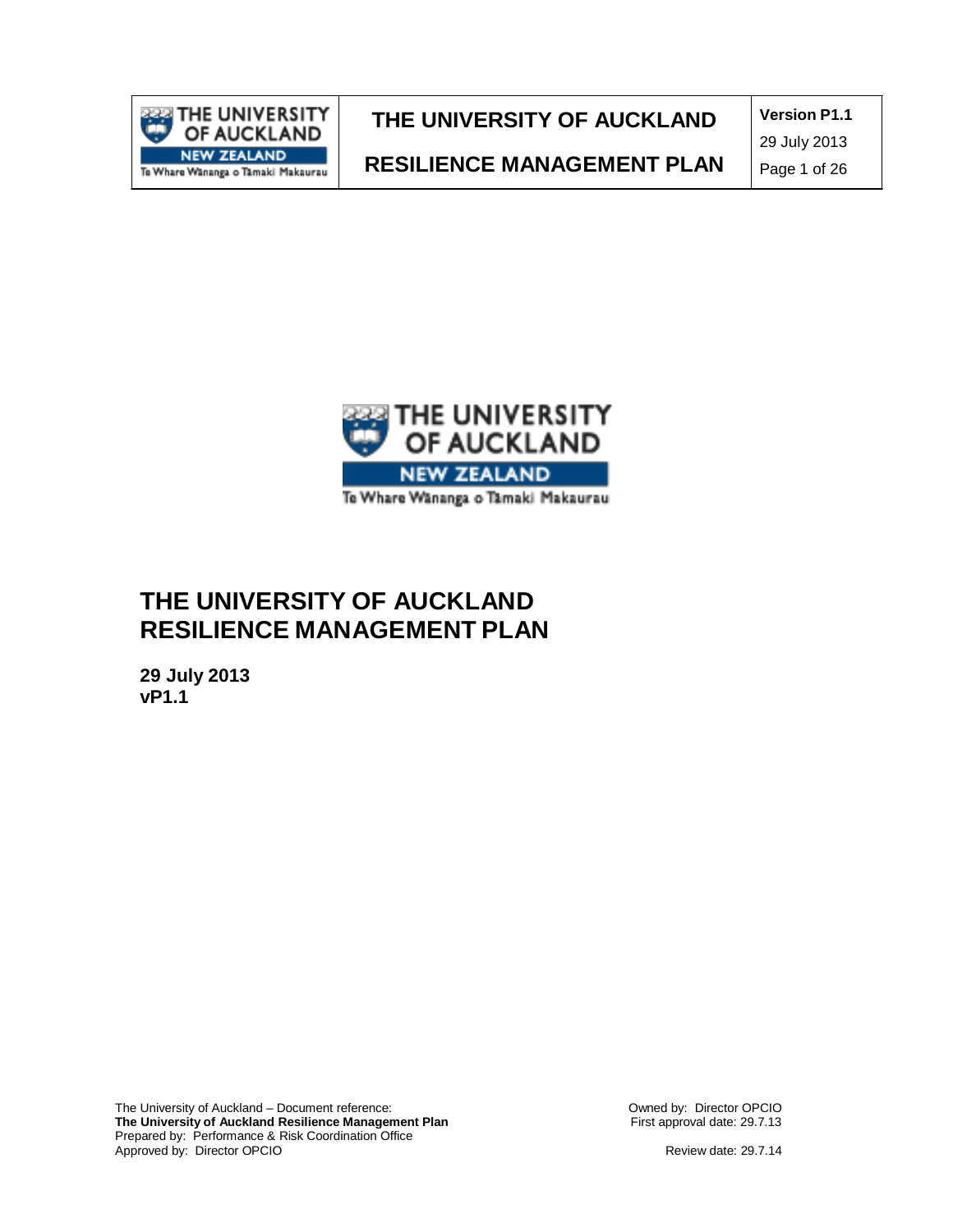

**Version P1.1**

**RESILIENCE MANAGEMENT PLAN**

29 July 2013 Page 2 of 26

# **LIST OF CONTENTS**

- 1. Emergency Procedures Summary
- 2. Introduction<br>2.1 Contex
	- 2.1 Context<br>2.2 Universit
	- 2.2 University Resilience Management Policy<br>2.3 Resilience Management Systems
	- 2.3 Resilience Management Systems<br>2.4 Applicable Plans
	- Applicable Plans
- 3. About Resilience Response<br>3.1 Resilience Response Proc
	- 3.1 Resilience Response Process<br>3.2 Resilience Response Plan Eler
	- Resilience Response Plan Elements
- 4. Activation & Notifications
	- 4.1 Determining Activation Levels
	- 4.2 Mandatory Notifications
- 5. Response Organisation
	- 5.1 Response Structures & Actions<br>5.2 Responsibilities & Authorities
	- Responsibilities & Authorities
	- 5.3 Designating Emergency Operations Management Locations
- 6. Training & Awareness
- 7. Testing & Exercises
- 8. Follow-up, Reporting & Performance
- 9. Management Review

Figures:

- 1. How to Manage Risk
- 2. Resilience Management Plan Relationships
- 3. 4Rs of Resilience
- 4. Resilience Management System
- 5. Resilience Response Process
- 6. Event Level & Risk Office / Management Notification
- 7. Indicative Response Structure Faculty / Service Divisions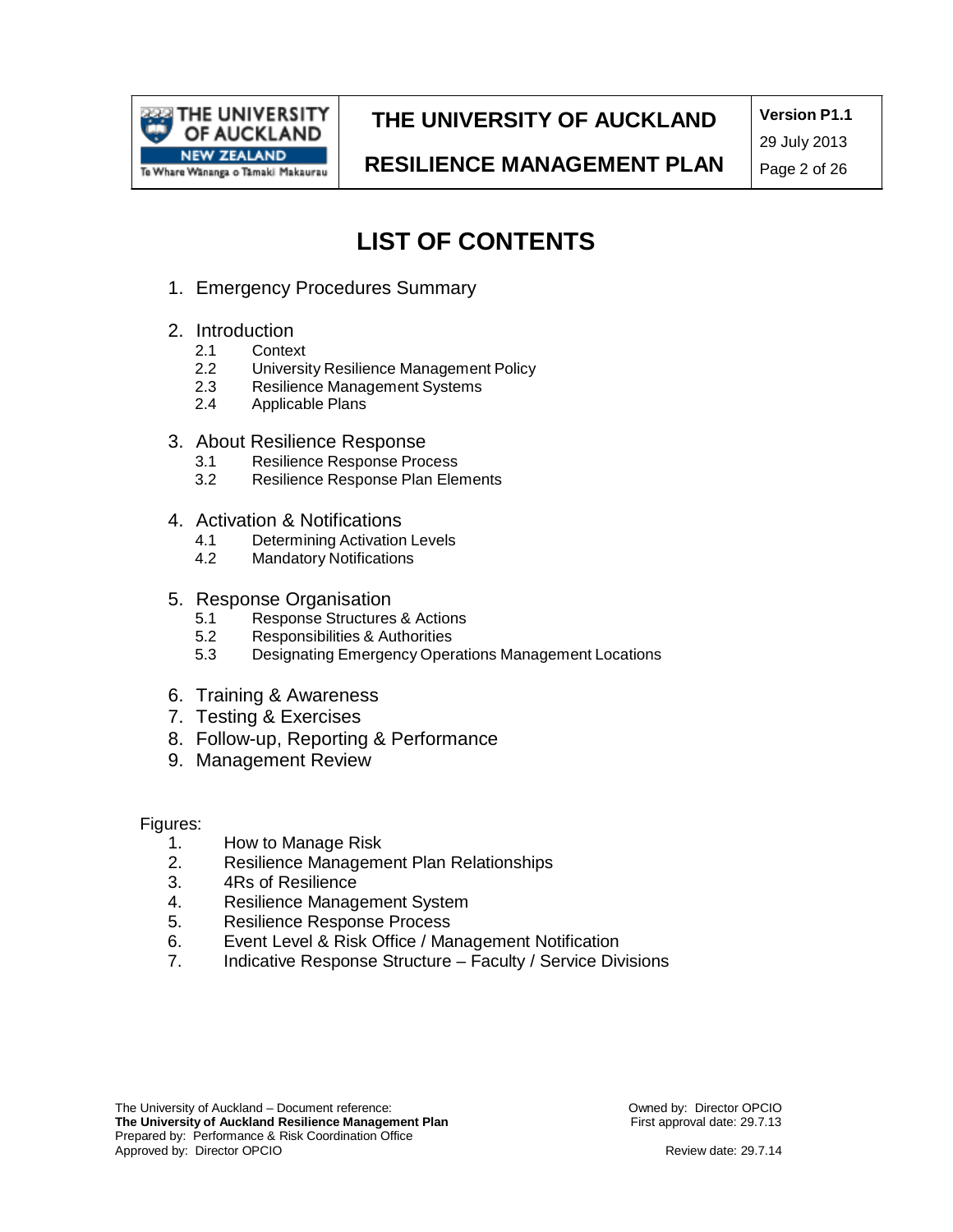

**Version P1.1** 29 July 2013

**RESILIENCE MANAGEMENT PLAN**

Page 3 of 26

### **1. EMERGENCY PROCEDURES SUMMARY**

A range of emergency fire / evacuation notices are posted throughout Campus sites. In addition, there are numerous safety & emergency response plans and procedures that apply to specific Faculty & Service Division operations. This page summarises some generic procedures. Further details can be found in the various emergency procedures guides, manuals and contingency plans.

# **IN CASE OF FIRE:**

- **1. Sound alarm and warn other people.**
- **2. Dial (1) 111 and give details.**
- **3. Evacuate to nominated assembly areas and remain there until all clear.**

#### **IN CASE OF EARTHQUAKE:**

- **1. If indoors stay there and move clear of obvious hazards.**
- **2. If out doors move clear of obvious hazards.**
- **When shaking stops:**
- **3. Check other people and treat injuries etc.**
- **4. Deal with other hazards created by earthquake, e.g. Fires, electrical hazards, etc.**

#### **IN CASE OF ACCIDENT:**

- **1. Arrange or render First Aid.**
- **2. Call ambulance (1) 111 if needed.**
- **3. Notify Security at UNISAFE ph x85000 or (1) 923 5000.**
- **4. Ensure accident scene is safe.**
- **5. DO NOT DISTURB THE SCENE.**

**If serious harm has occurred:**

- **6. Notify Security at UNISAFE ph x85000 or (1) 923 5000.**
- **7. Notify Health & Safety Manager.**
- **8. Responsible Manager to make Mandatory Notifications and reporting to OSH (refer Health & Safety Manager).**

#### **IN CASE OF POWER CUT**

- **1. Evacuate the building if instructed to do so.**
- **2. In the event the power is out for more than 30 mins, and there have been no instructions, make your way out of the building.**

#### **IN CASE OF HAZARDOUS SUBSTANCE EMERGENCY / CHEMICAL SPILL**

- **1. Withdraw from the area and raise the alarm.**
- **2. In the event of an emergency or major spill call (1) 111 and give details.**
- **3. Render first aid if it is safe to do so.**
- 4. Isolate and contain the spill if it is safe to do so, if you are a trained & equipped responder.<br>5. Notify Security at UNISAFE ph x85000 or (1) 923 5000.
- **5. Notify Security at UNISAFE ph x85000 or (1) 923 5000.**
- **6. Notify Lab Manager or Hazards & Containment Manager.**

#### **EMERGENCY SIGNAL**

**Continuous ringing of Alarm Bell or an audible evacuation instruction (this signal varies from site to site).**

#### **ALL CLEAR SIGNAL**

**Verbal message to Fire Wardens to notify staff it is safe to return.**

The University of Auckland – Document reference: **The University of Auckland Resilience Management Plan** Prepared by: Performance & Risk Coordination Office Approved by: Director OPCIO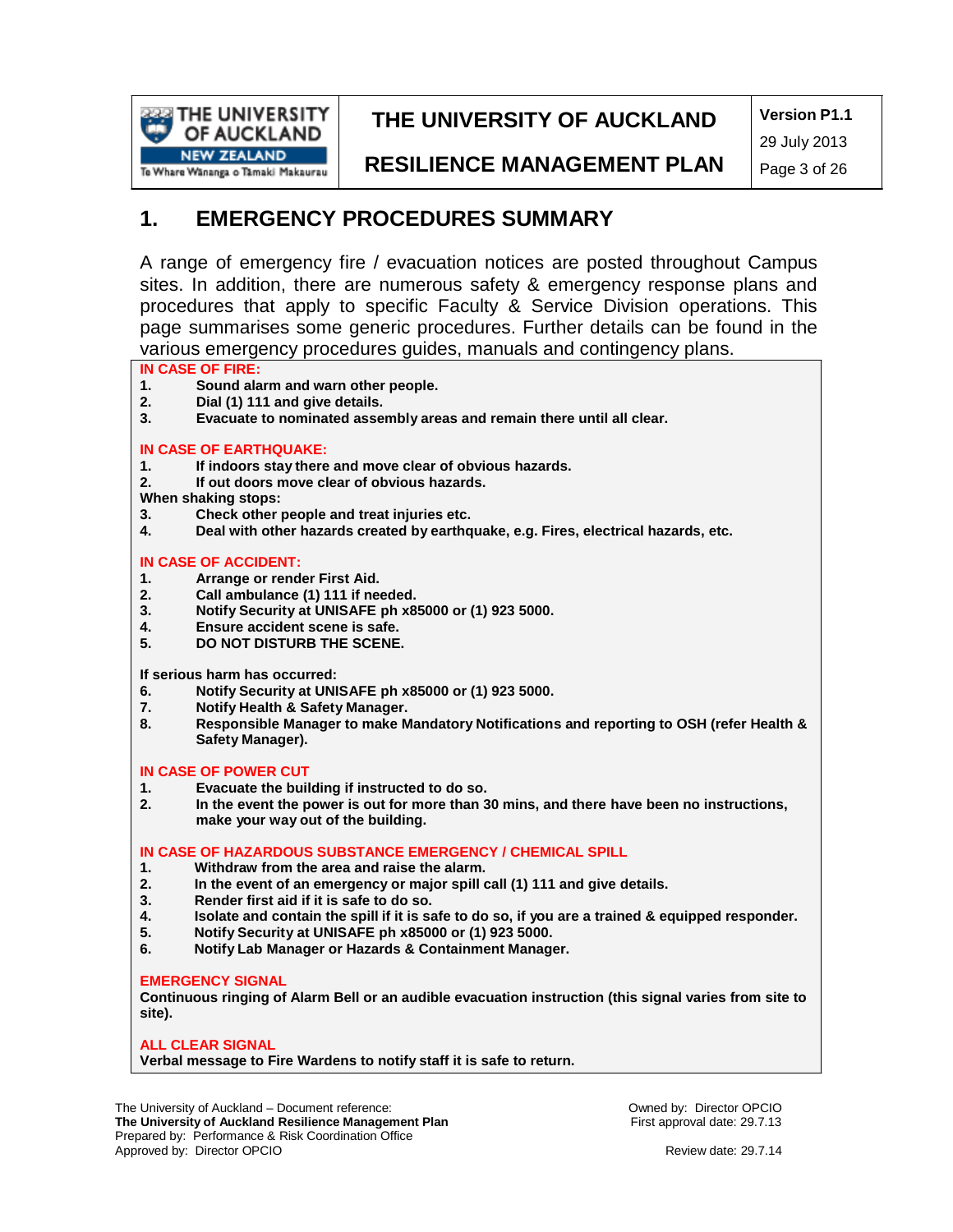

**Version P1.1** 29 July 2013

## **2. INTRODUCTION**

### **2.1 Context**

The purpose of The University of Auckland (UoA) Resilience Management Plan is to set out the key elements that comprise the University approach to responding to an emergency or business interruption.

UoA Resilience Management Plan sets out the overall resilience framework and principles applying to the University's people, places and systems. It fits within the University's Risk Management Framework. As set out in that framework, all Faculty/ SD Managers are responsible for managing their own risk in their activities and operations (i.e. are the Risk Owners).

Resilience management is a type of risk management and is a generic term. Other terms used to describe aspects of resilience management include:

- Emergency management
- Crisis management
- Disaster management
- Business continuity management
- Contingency planning
- And many more.

### **Recapping the Risk Management Framework**

The University of Auckland (UoA) Risk Framework is our overall system for the management of risk, resilience & security. It follows a quality system model, and is consistent with standards for risk, hazard, resilience and security risk management.

Figure 1 shows the elements of a typical risk framework which include: policies; compliance; roles & responsibilities; plans & procedures; incident reporting & investigation; training & awareness; measuring & reporting performance; audit and management review.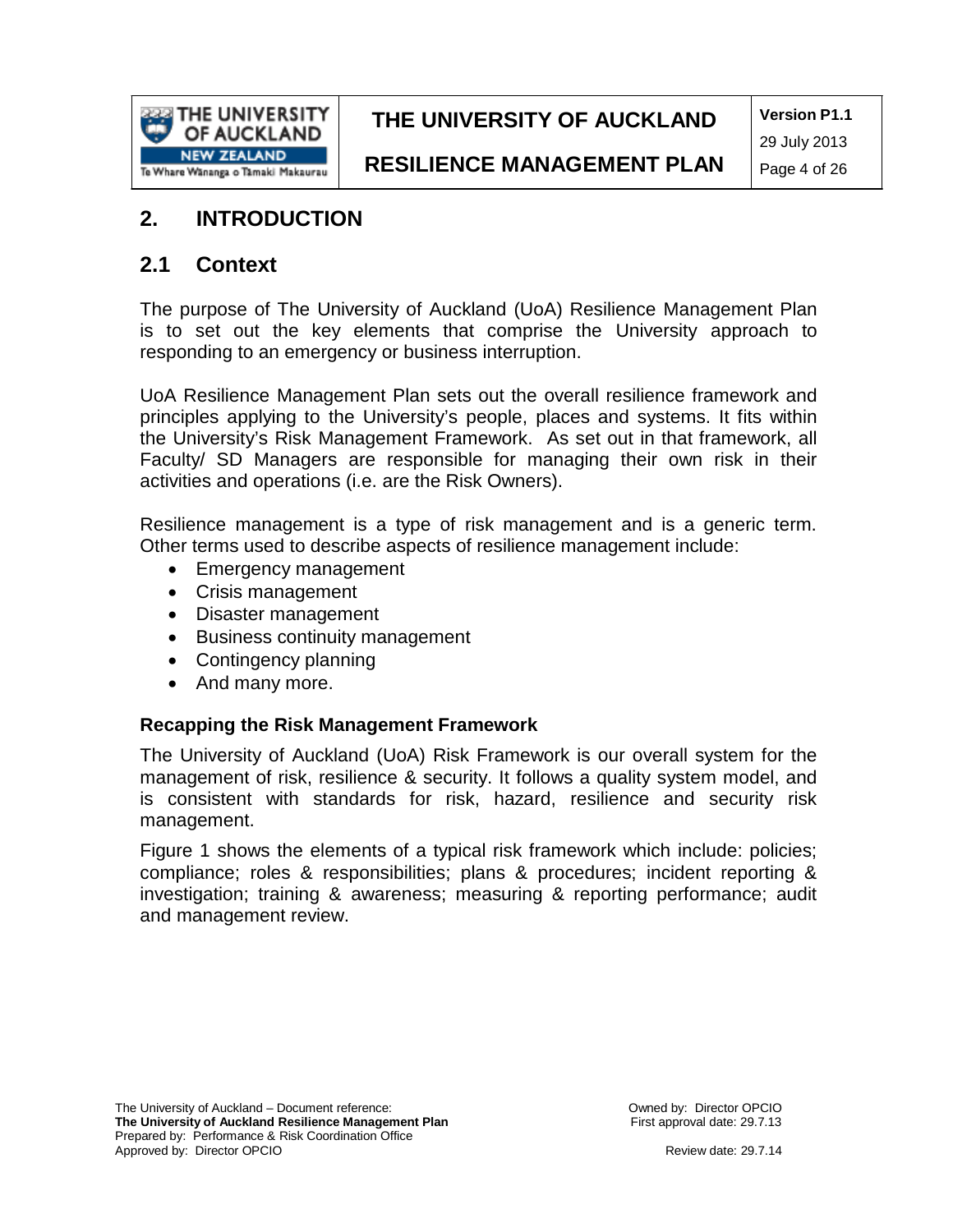

**Version P1.1**

**RESILIENCE MANAGEMENT PLAN**

29 July 2013 Page 5 of 26



#### **High Level Objective**

All material risks to UoA staff, students, facilities, and interests are identified and appropriately managed, using best practice. To achieve this objective UoA shall meet the following strategic risk outcomes.

#### **Risk Outcomes**

- 1. To provide a duty of care to students, staff and the public
- 2. To provide a safe, secure and hazard free environment and facilities
- 3. To maintain, protect and promote the interests and reputation of UoA as it conducts teaching, learning and research
- 4. To operate in a financially responsible manner that ensures the efficient use of resources and maintains UoA's long term viability
- 5. To preserve the University's autonomy and role as critic and conscience of society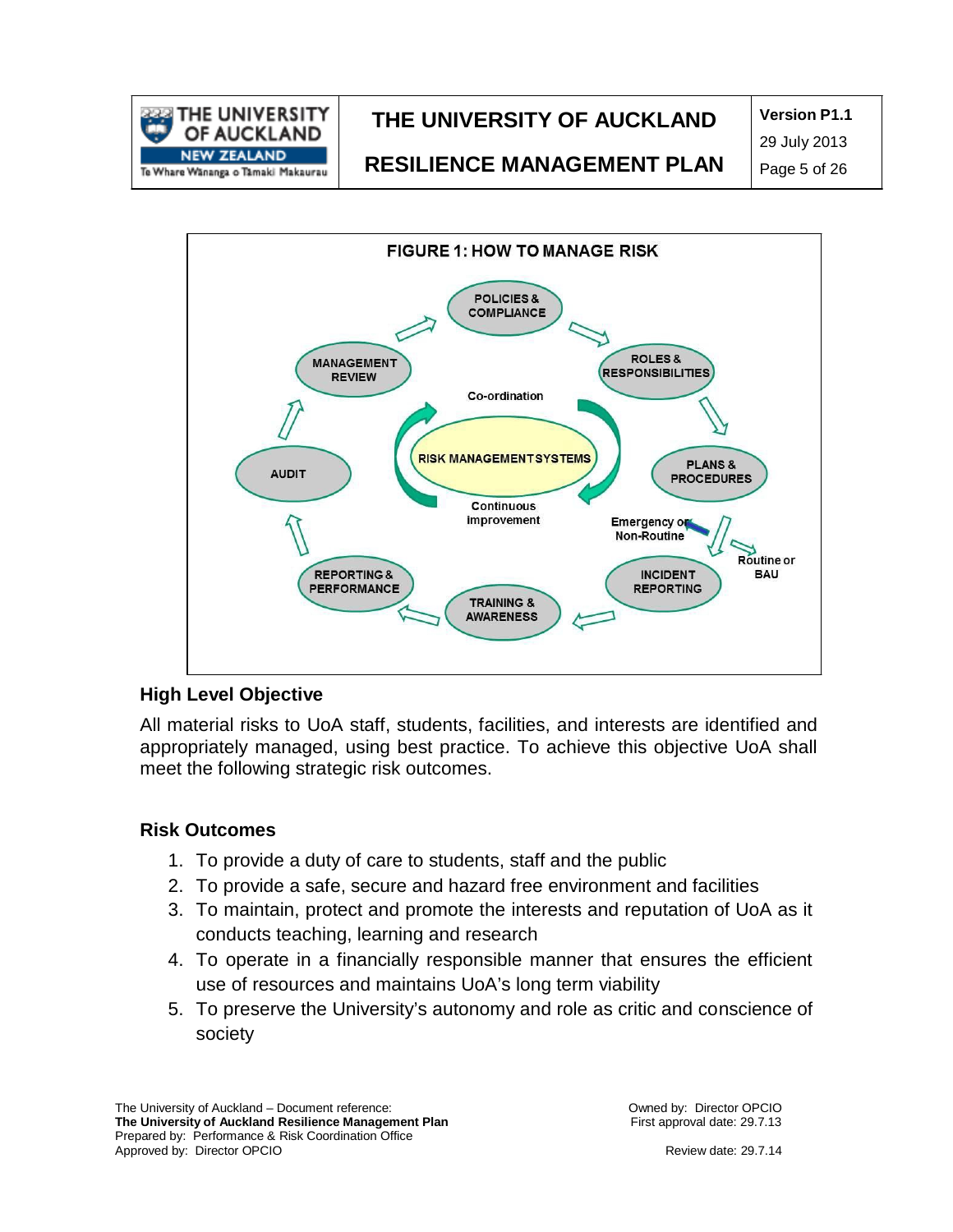

**Version P1.1**

**RESILIENCE MANAGEMENT PLAN**

- 6. To meet compliance requirements (legal, civil, commercial and core business)
- 7. To provide and maintain resilient systems, facilities and people
- 8. To maintain and protect funding streams / revenue
- 9. To protect intellectual property and intellectual capital
- 10.To be a good corporate citizen social, corporate, ethical and environmental responsibility.

Figure 2 shows the relationship between this University Resilience Management Plan and other resilience management & response plans in place across the University.

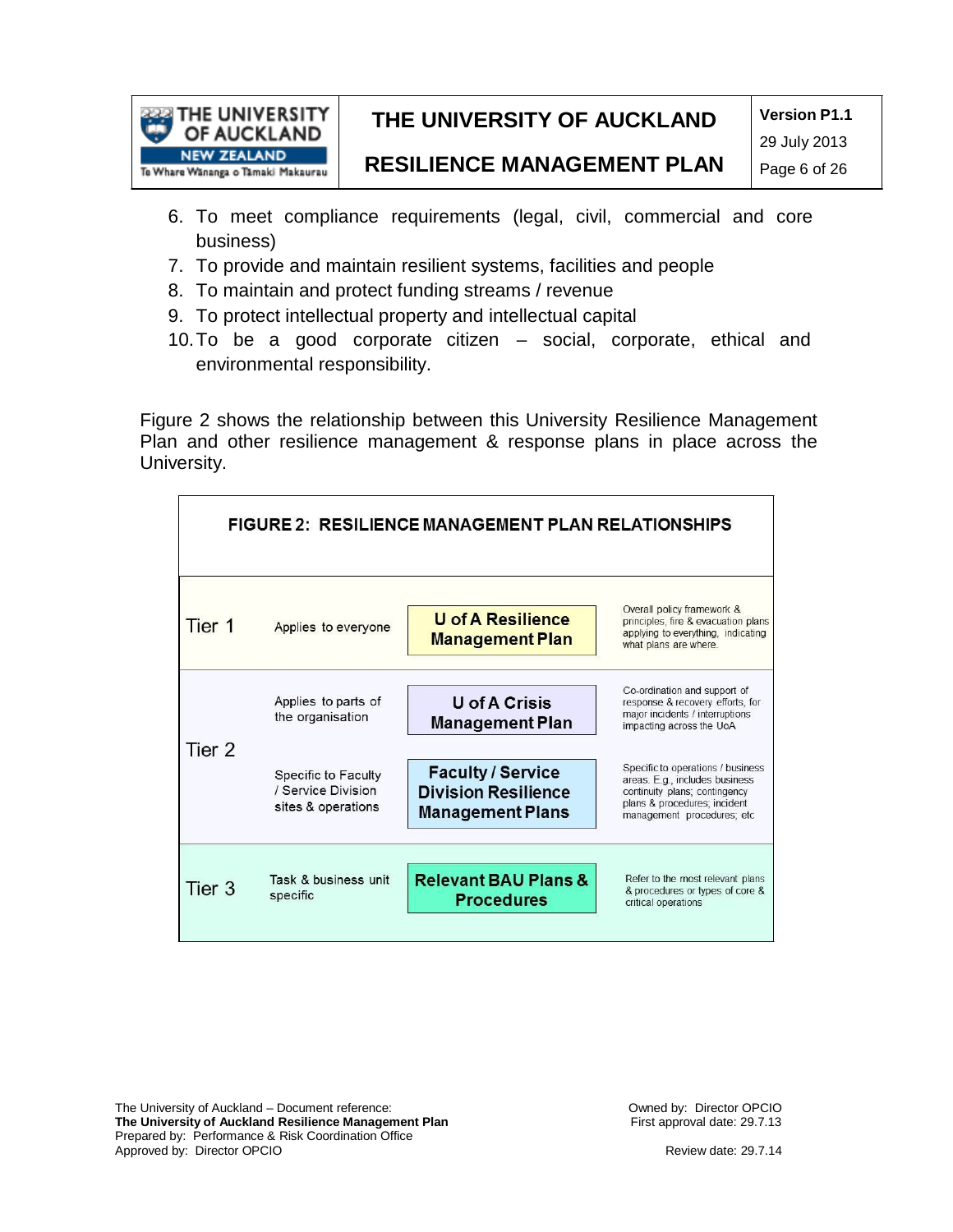

**Version P1.1** 29 July 2013

#### **Definitions**

For the purposes of this Plan, the following definitions apply:

#### *Resilience*

*Resilience is the ability of the University's people, places and systems to return to business as usual after an emergency and or interruption.*

#### *Emergency*

*An emergency is any unplanned event that can cause deaths or significant injuries to employees, students or the public; or that can shutdown University systems, sites, disrupt operations, or cause physical or environmental damage.*

#### *Business Interruption*

*A business interruption is any unplanned event that can cause more than minor disruption to business as usual (BAU) operations.*

#### *Business Continuity Management*

*Business Continuity Management is an ongoing process that is supported by senior management, comprising all Business Continuity Planning, practices and processes. This includes the development, implementation and maintenance of strategies, plans, resources and actions to secure a managed response to an unexpected incident that impacts the operation of the University's critical processes.*

#### *Crisis*

*A crisis is an emergency or business interruption that has significant organisational implications, and requires whole of organisation resources and or coordination.*

In such circumstances, the UoA Crisis Management Plan is activated. In the context of the UoA Emergency Management Statute 2007 (set out below), a crisis is an "emergency" as defined in that Statute.

#### **The University of Auckland Emergency Management Statute 2007**

The Statute sets out the delegations to support the governance and management of the University for the duration of an emergency and any recovery period.

In the Statute, "emergency" is defined as follows, in section 1.1 of the Statute:

*"Emergency means an event, occurrence or circumstance beyond the control of the Council that:*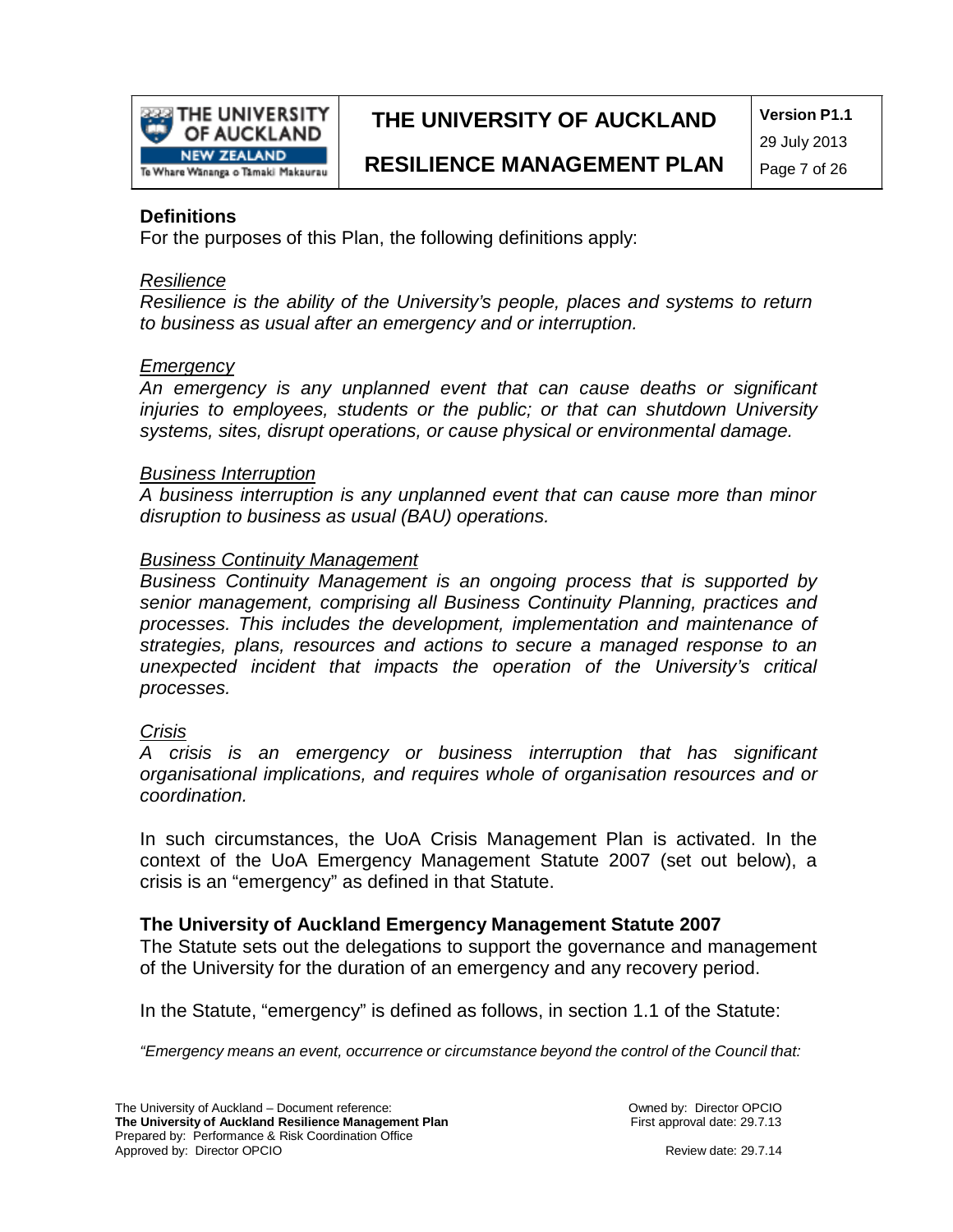

**Version P1.1**

29 July 2013

#### **RESILIENCE MANAGEMENT PLAN**

- Page 8 of 26
- *a) Adversely affects the premises, buildings or facilities of the University; or its supporting infrastructure; or its staff of students; such that a substantial part or parts of the University are required to close, be quarantined or restricted (at the behest of any local or national authority or voluntarily) for a period of more than five days; and / or*
- *b) Prevents the delivery or undertaking of normal day to day management functions; and*
- *c) Is declared such by the Council or (where for any reason the Council cannot pass a resolution, whether or not in a meeting) by the Emergency Cabinet.*

*An Emergency includes such reasonable recovery periods following any closure, quarantine or restriction as may be necessary to ensure the University is capable of resuming its normal day to day management and governance functions, in whole or part."*

In the event an Emergency was declared under the Statute, the UoA Crisis Management Plan would support the Emergency Cabinet in the conduct of their duties and decision-making.

### **2.2 University Resilience Management Policy**

- 1. The University will ensure that it is able to function to the fullest possible extent, even though this may be at a reduced level, during and after an emergency and / or business interruption event.
- 2. The University will achieve this by:
	- Maintaining effective resilience management systems to mitigate the adverse effects of interruption events and to enable timely and effective return to business as usual conditions; and
	- Maintaining resilience response plans that enable timely and effective response to emergency and / or business interruptions.
- 3. The University will regularly assess resilience risk across its organisation and operations to identify the critical functions and priorities for response and recovery efforts.
- 4. The University's response priorities are:
	- 1. Safety & security of people;
	- 2. Protecting critical infrastructure and services;
	- 3. Maintaining the Universities core business functions of research; and teaching and learning; and
	- 4. Protecting the environment.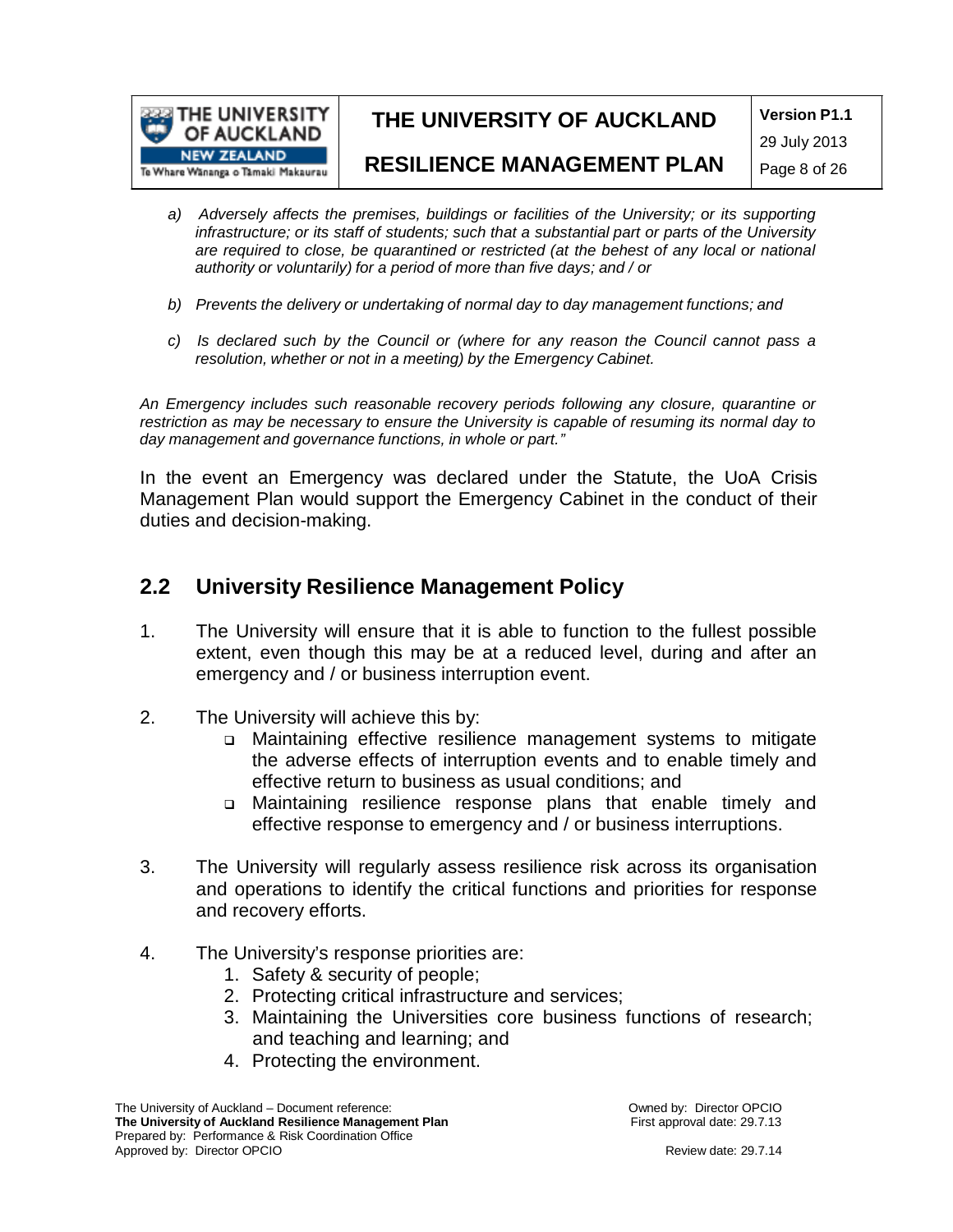

**Version P1.1**

**RESILIENCE MANAGEMENT PLAN**

29 July 2013 Page 9 of 26

### **2.3 Resilience Management Systems**

Figure 3 shows the "4R's" of resilience, which underpin New Zealand's approach to resilience management:

- **Reduction** those measures to prevent or reduce resilience risk, which are captured in the University risk management programme
- **Readiness** pre-planning risk based scenarios, and formulation of plans and procedures
- **Response**  the organization, processes, equipment, systems and procedures to respond to an interruption event and or an emergency
- **Recovery** those measures required to move out of the emergency phase of an event, and to return to business as usual, and to re-establish readiness. Learnings from the response then feed into corrective action required, to better manage the resilience risk and to prepare for and respond more effectively in the future.



The University of Auckland – Document reference: **The University of Auckland Resilience Management Plan** Prepared by: Performance & Risk Coordination Office Approved by: Director OPCIO

Owned by: Director OPCIO First approval date: 29.7.13

Review date: 29.7.14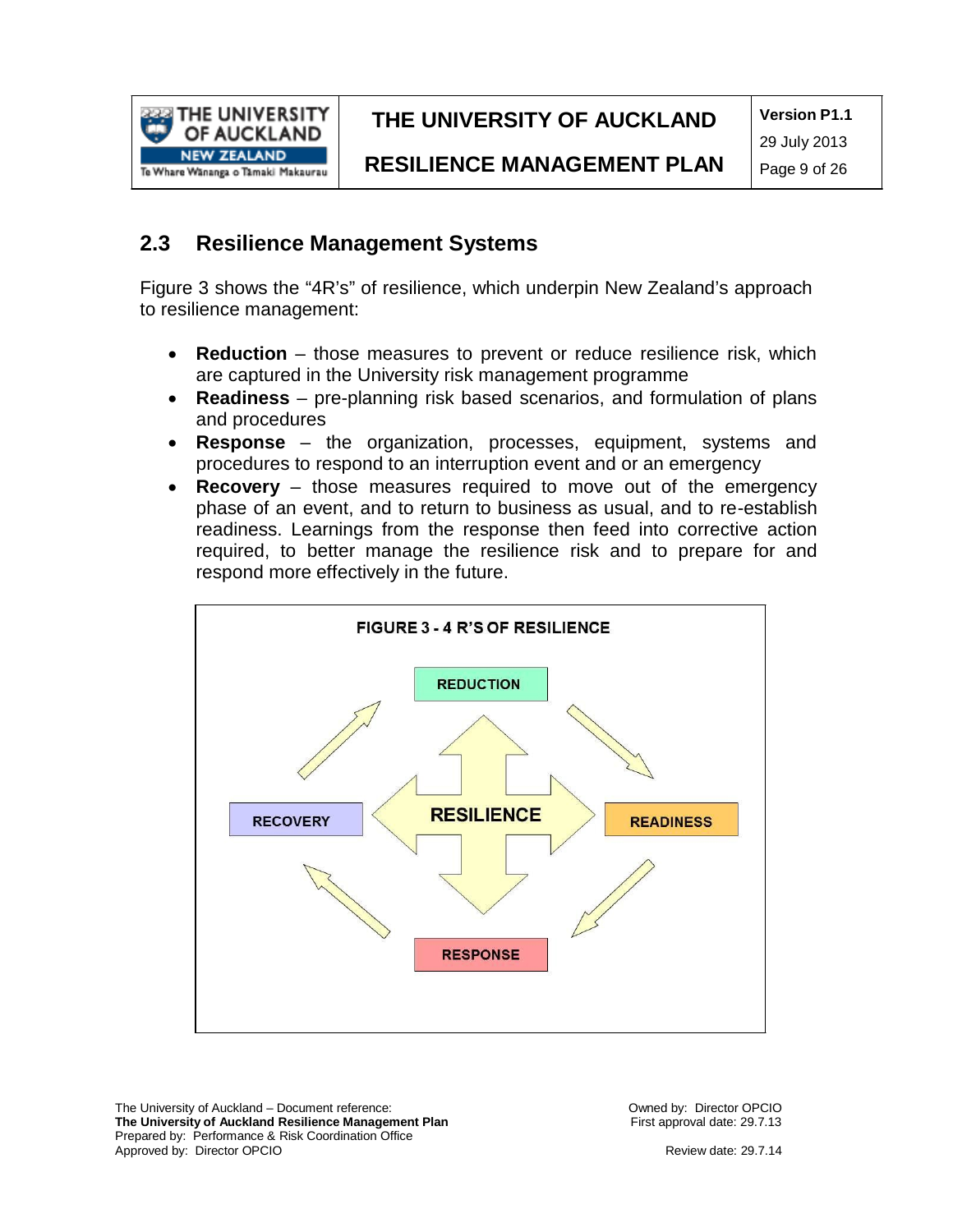

**Version P1.1**

29 July 2013

### **RESILIENCE MANAGEMENT PLAN**

Page 10 of 26

The Resilience Management programme is part of UoA's risk management framework. Resilience risks are captured by the risk framework processes and practices.

The UoA Resilience Management System is the tool UoA uses to ensure it is able to continue functioning during and after an interruption to business or an emergency.

Figure 4 shows the elements of the system. It comprises a suite of policies, processes, plans and procedures that are kept updated, tested and continuously improved.



Elements include:

- Governance, policy & priority setting (part of the University risk management framework process)
- Roles and responsibilities
- Resilience risk assessment (part of the University risk management framework process)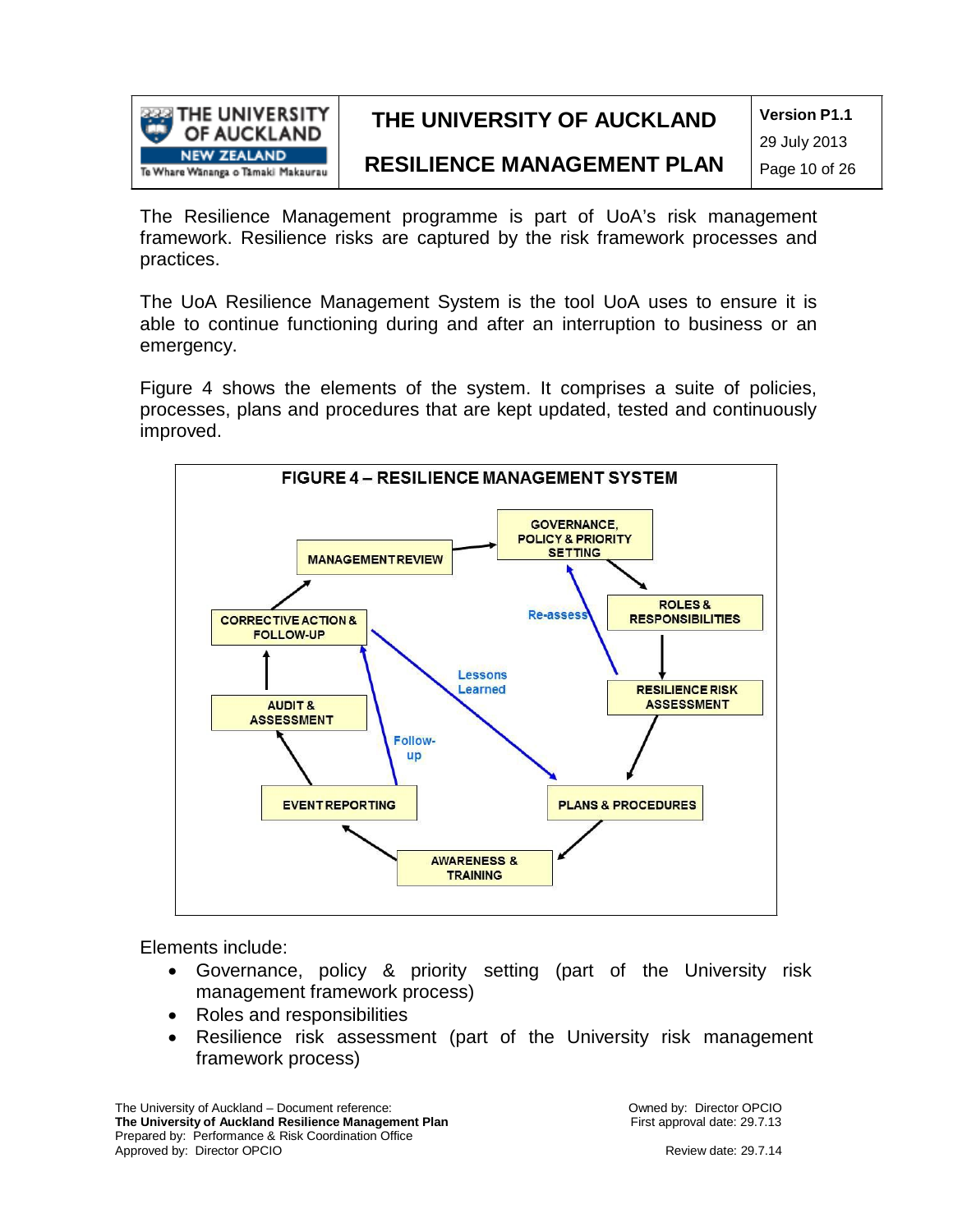

**Version P1.1** 29 July 2013

**RESILIENCE MANAGEMENT PLAN**

Page 11 of 26

- Plans and procedures
- Awareness and training
- Event reporting
- Audit & assessment
- Corrective action and follow-up, including lessons learned
- Management review.

These themes are discussed in this Plan.

### **2.4 Applicable Plans**

It is the role of the Risk Office, under the leadership of the Director of Organisational Performance & Chief Information Officer – DOPCIO (and also Director of the Risk Office), to determine, alongside the F/SD Manager where Resilience Response Plans are required. Plans are prepared by the F/SD with input and guidance from the Risk Office.

This Plan (The University of Auckland Resilience Management Plan) sets out guidance for F/SD Managers to prepare their own Resilience Response Plans and/ or to ensure their relevant emergency, response, contingency and business continuity plans and procedures harmonise with it.

Key resilience response, contingency plans and procedures held at critical parts of UoA are described below.

The University of Auckland – whole of organisation:

- The University of Auckland Resilience Management Plan [this plan]
- The University of Auckland Crisis Management Plan
- The University of Auckland emergency, fire & evacuation plans & procedures.

F/SD's that hold relevant resilience response & contingency plans include:

- Business continuity plans all F/SD's
- Hazardous facility response plans & procedures (chemical, biocontainment, biosecurity, radiological) – applying to the Faculties of Science, Engineering and Health & Medical Sciences.
- Information Technology Services incident management, contingency & disaster recovery plans & procedures - ITS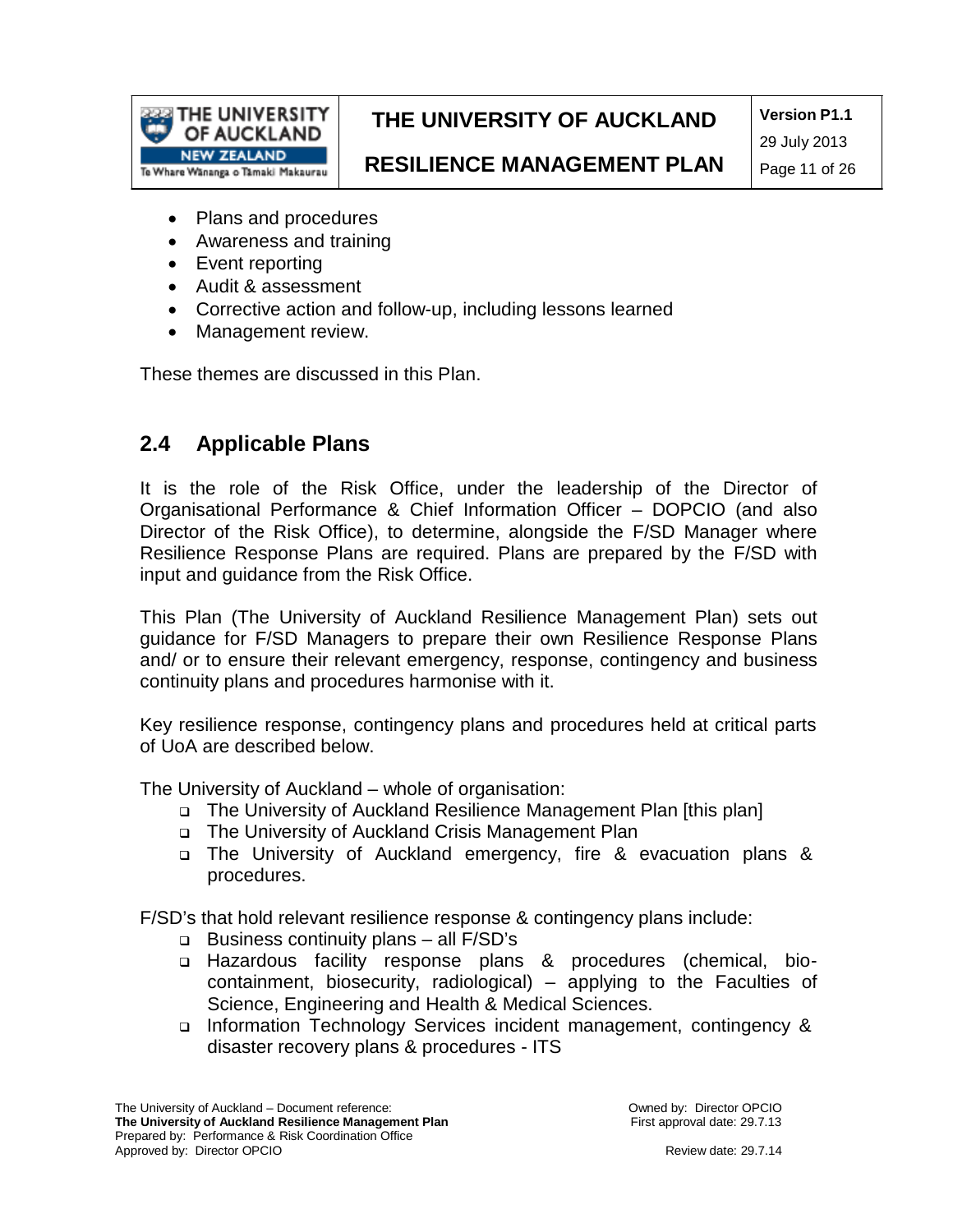

**Version P1.1** 29 July 2013

## **RESILIENCE MANAGEMENT PLAN**

Page 12 of 26

- Security response & contingency plans & procedures Property **Services**
- Student Critical Incident Response Plan Campus Life & International **Office**
- Teaching & Learning Recovery DVC (Academic)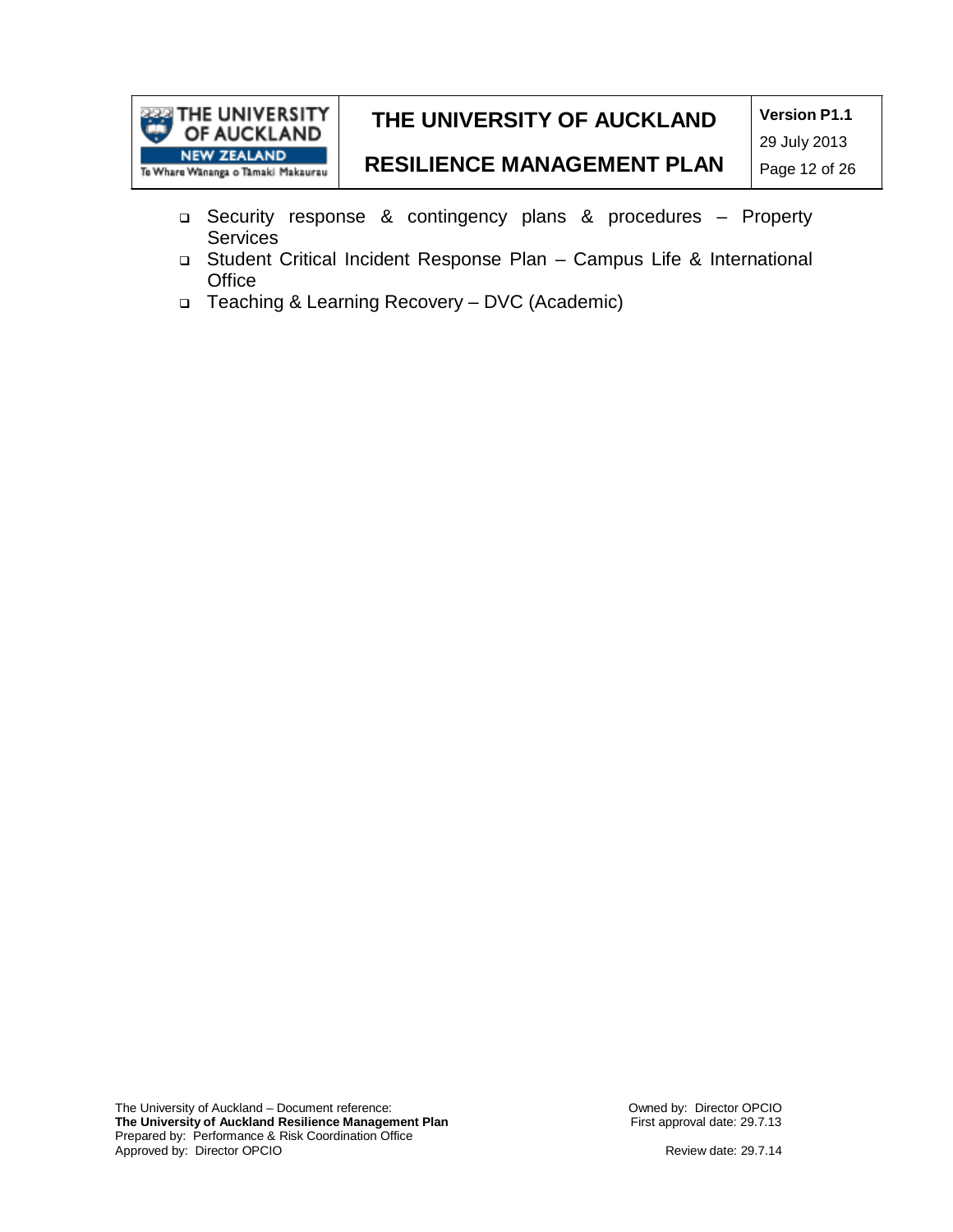

**Version P1.1** 29 July 2013

**RESILIENCE MANAGEMENT PLAN**

### **3. ABOUT RESILIENCE RESPONSE**

### **3.1 Resilience Response Process**

Faculty/ Service Division & site resilience response plans set out the way UoA responds to emergencies and interruption events, using a "4R's" approach (reduction, readiness, response and recovery), shown on Figure 3.

These plans refer to other BAU plans and procedures as appropriate, and focus on how UoA BAU critical services can be delivered during an emergency and or business interruption event.

Figure 5 shows the resilience response process. This process goes through a familiar series of phases to resolve the event, consistent with standard incident & emergency management disciplines. These phases include:

- **Raising the alarm / observation**. Knowing the event has occurred; and making emergency notifications as soon as possible, e.g., to emergency services if there is a need for fire, ambulance and or police response;
- **Activate / notify**. The observer (e.g. site worker, auditor or even a member of the public) notifies the F/SD Manager. The F/SD Manager makes the decision about the event level (i.e., its potential consequences), and if necessary activates the Resilience Response Plan. As shown in Section 4, the F/SD Manager lets UoA Management / Risk Office know in a timely manner;
- **Emergency phase**. Where there is imminent danger to staff, fire wardens facilitate evacuation, and first-aider's render first aid. This is the "fire & evacuation" phase, set out in notices posted around the campus, as part of the mandated health & safety management system;
- **Stabilise**. The F/SD response team carry out the pre-planned actions to stabilise the situation, under the control of the nominated Incident Coordinator (IC) (the F/SD Manager delegatee or alternate);
- **Deactivate**. The IC formally stands down the response, so everyone knows the response is over; and conducts a hot debrief; the initial debrief immediately after deactivation to poll impressions and learnings from the response team.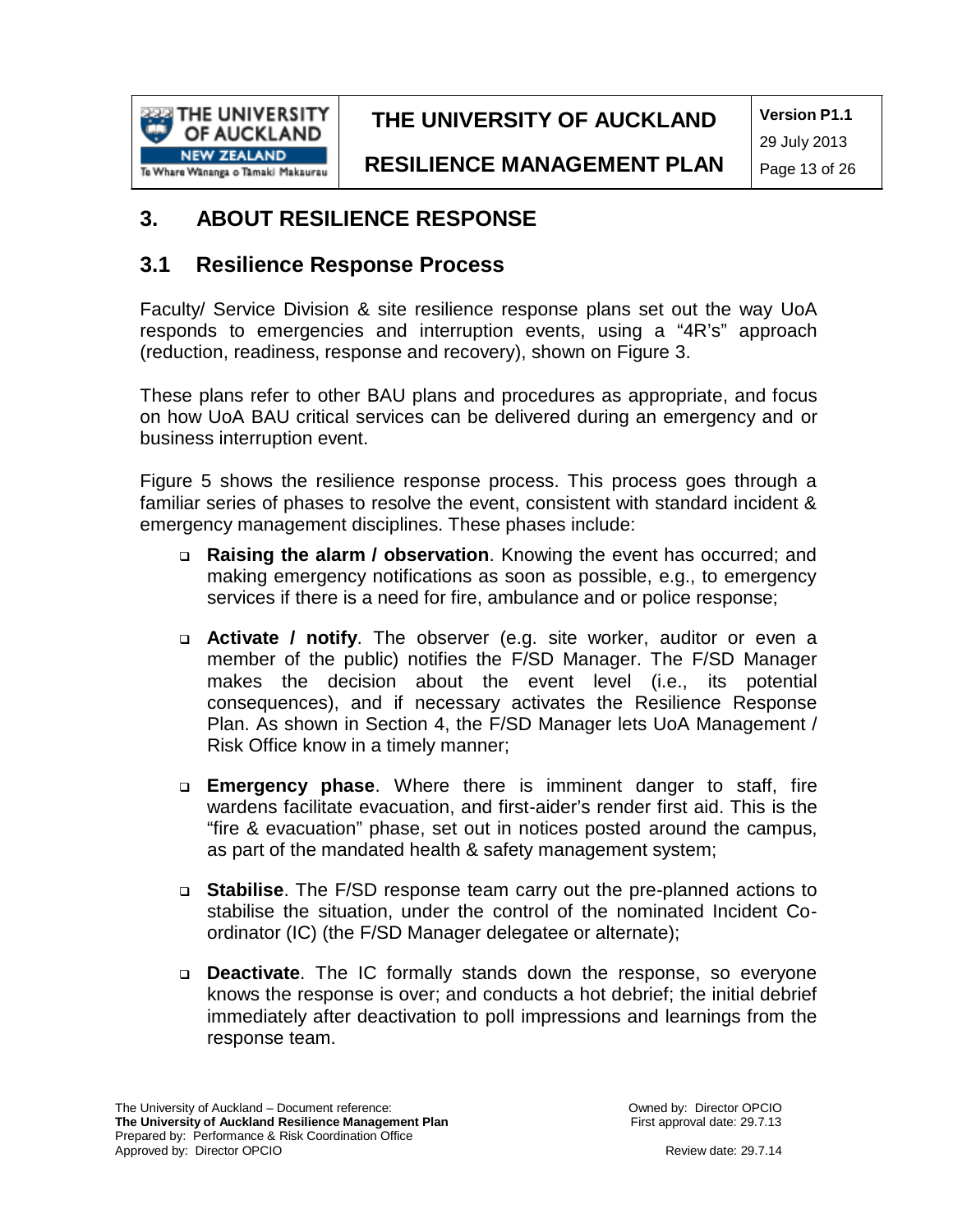

**Version P1.1**

#### **RESILIENCE MANAGEMENT PLAN**

29 July 2013 Page 14 of 26

- **Re-establish readiness**. Things return to a BAU footing. Measures are taken to re-establish readiness; e.g., equipment and resources are replenished, and if necessary, undergo inspection and maintenance;
- **Investigate / assess**. The F/SD Manager, IC, incident observer and response staff contribute to the formal event report and investigation, and an evaluation of the response. Reports are kept on file, and available on request to the Director OPCIO.
- **Remedy / rectify / recover**. The F/SD Manager initiates any corrective action, or follow-up actions, in order to improve resilience. If appropriate the F/SD Manager formulates a lessons learned communication in association with the Risk Office.



The University of Auckland – Document reference: **The University of Auckland Resilience Management Plan** Prepared by: Performance & Risk Coordination Office Approved by: Director OPCIO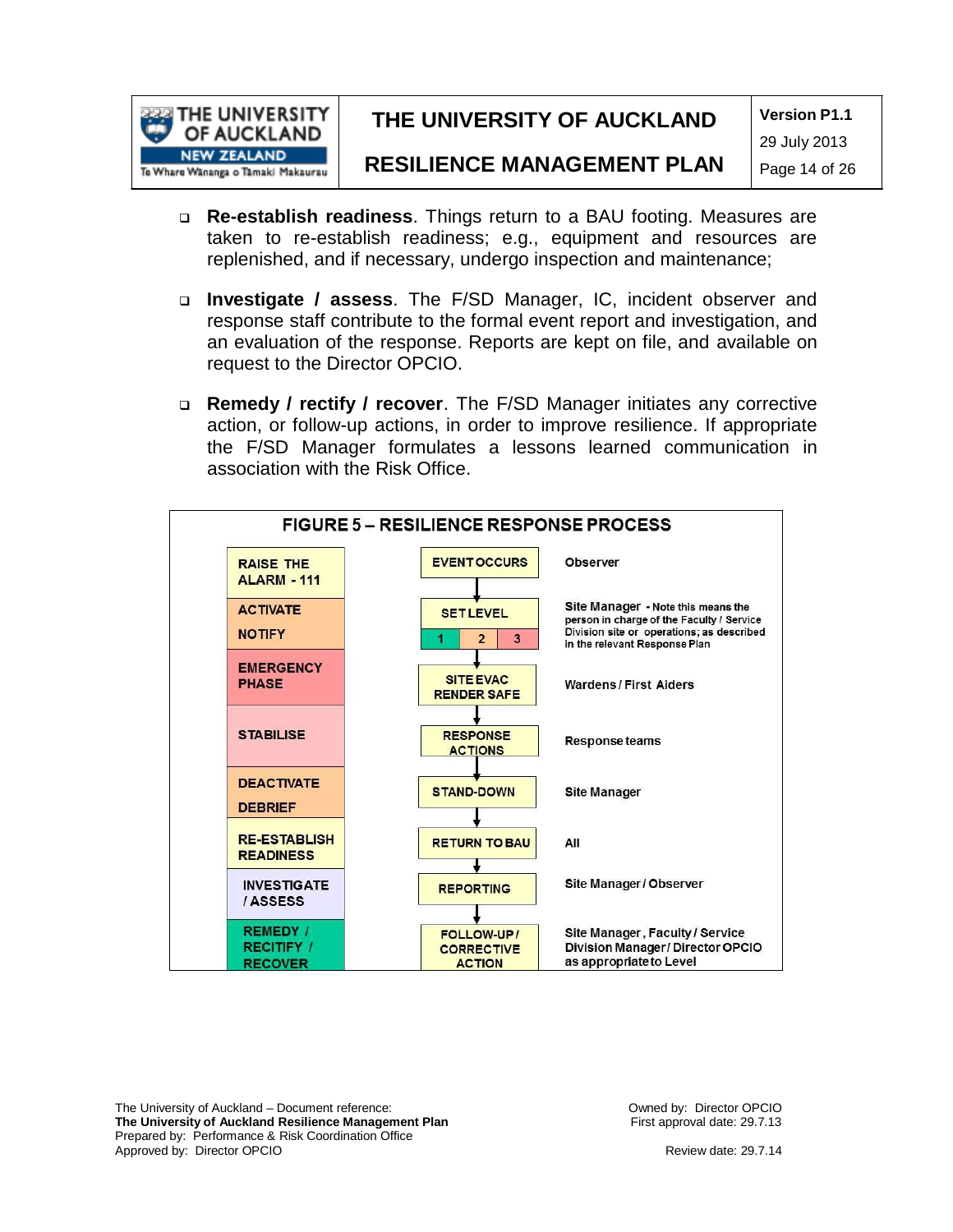

**Version P1.1** 29 July 2013

**RESILIENCE MANAGEMENT PLAN**

### **3.2 Resilience Response Plan Elements**

Resilience Response Plans are prepared by Faculties/ Service Divisions for their key processes and systems. These response plans can be in any form the F/SD's determine appropriate to what they do, and the arrangements they have in place for managing their resilience.

The Risk Office advises that effective resilience response arrangements include the following elements:

- A clearly defined purpose and scope of the plan
- Description of the types of scenarios and events the F/SD are preparing to respond to, which arise out of the resilience risk assessment
- Defined levels of emergency or interruption event, and points at which the plan is activated, and when and who are notified
- A clearly defined response organisation
- □ Linkages and arrangements with other parts of UoA or beyond UoA (e.g., Memoranda of Understanding)
- Contact details of those with key roles in the response (including nominated alternates)
- Articulated responsibilities and authorities of all involved in the response
- Critical equipment and systems required for the response
- Means of communicating with the staff, students and public regarding the status of the emergency – at activation, during the event, and when the event is over (stand-down)
- Measures for re-establishing readiness, testing and maintenance of response and communications equipment
- □ Measures required for life safety
- Training and awareness arrangements for those involved in the response
- A testing and exercise programme, that aims to test all elements in the plan within a 3 year cycle
- Arrangements for assessing the effectiveness of the response, and lessons learned
- Arrangements for event follow-up and corrective action
- □ Regular reviews and updating of the plans.

The Risk Office provides advice and support for F/SD in the preparation and updating of plans. As part of the risk management framework processes, the Risk Office also assists / advises as required with resilience risk assessments, testing, and corrective action / follow-up programmes.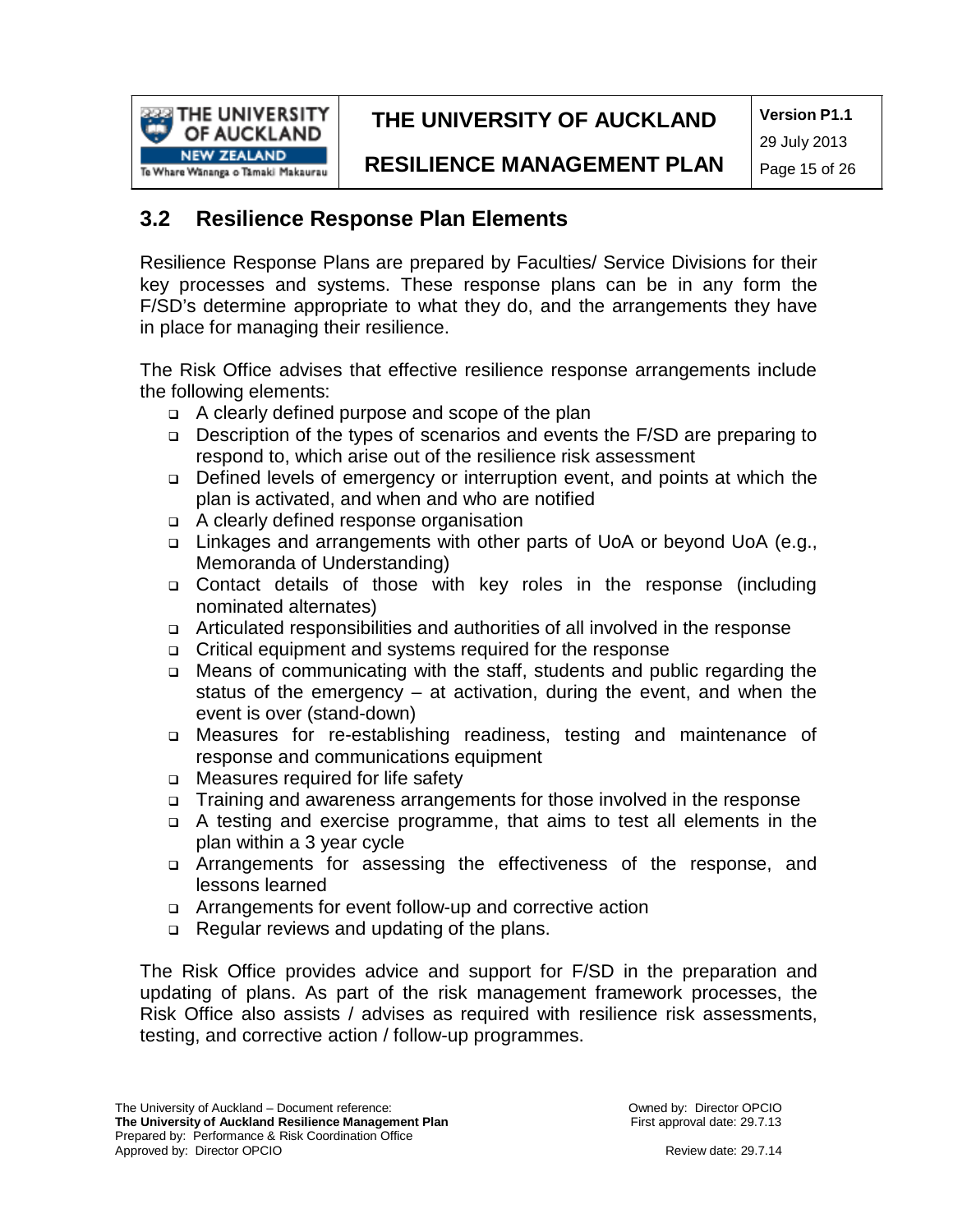

**Version P1.1** 29 July 2013

**RESILIENCE MANAGEMENT PLAN**

### **4. ACTIVATION & NOTIFICATIONS**

### **4.1 Determining Activation Levels**

Each Faculty / Service Division determines the appropriate level of emergency and notification for the scenarios relating to their operations, as part of the planning and resilience risk assessment process. The levels are described below.

Figure 6 shows the event level, with indicative potential interrupt durations and notifications timeframes. Event levels at minor, moderate and major are calibrated by F/SD's in their plans, and determined by the scenarios the plan cover, and the types of critical function that can be potentially impacted.

|                     |                                | FIGURE 6: EVENT LEVEL & RISK OFFICE / MANAGEMENT<br><b>NOTIFICATION</b>                                                                                                                                                                |                                                                               |                                              |  |  |  |
|---------------------|--------------------------------|----------------------------------------------------------------------------------------------------------------------------------------------------------------------------------------------------------------------------------------|-------------------------------------------------------------------------------|----------------------------------------------|--|--|--|
|                     | <b>STATUS</b>                  | EVENT /<br><b>EMERGENCY</b>                                                                                                                                                                                                            | <b>INDICATIVE</b><br><b>POTENTIAL</b><br><b>INTERRUPT</b><br><b>DURATION*</b> | <b>NOTIFY</b><br>MGMT / DIR.<br><b>OPCIO</b> |  |  |  |
|                     | LEVEL 3                        | <b>MAJOR</b>                                                                                                                                                                                                                           | $> 5$ DAYS                                                                    | $< 60$ mins                                  |  |  |  |
|                     | LEVEL 2                        | <b>MODERATE</b>                                                                                                                                                                                                                        | $< 5$ DAYS                                                                    | $< 4$ hours                                  |  |  |  |
|                     | LEVEL 1                        | <b>MINOR</b>                                                                                                                                                                                                                           | $<$ 4 HOURS                                                                   | < 5 working<br>days                          |  |  |  |
|                     | <b>BUSINESS AS USUAL (BAU)</b> |                                                                                                                                                                                                                                        |                                                                               |                                              |  |  |  |
| of the Risk Office) |                                | *- As specified in response plans - this will vary between critical functions; and Faculty / Service Divisions<br>MGMT - management ; DIR OPCIO - Director Organisational Performance & Chief Information Officer (who is the Director |                                                                               |                                              |  |  |  |

The work done by F/SD's as part of their business continuity planning process identifies critical business functions across UoA and the significant interruption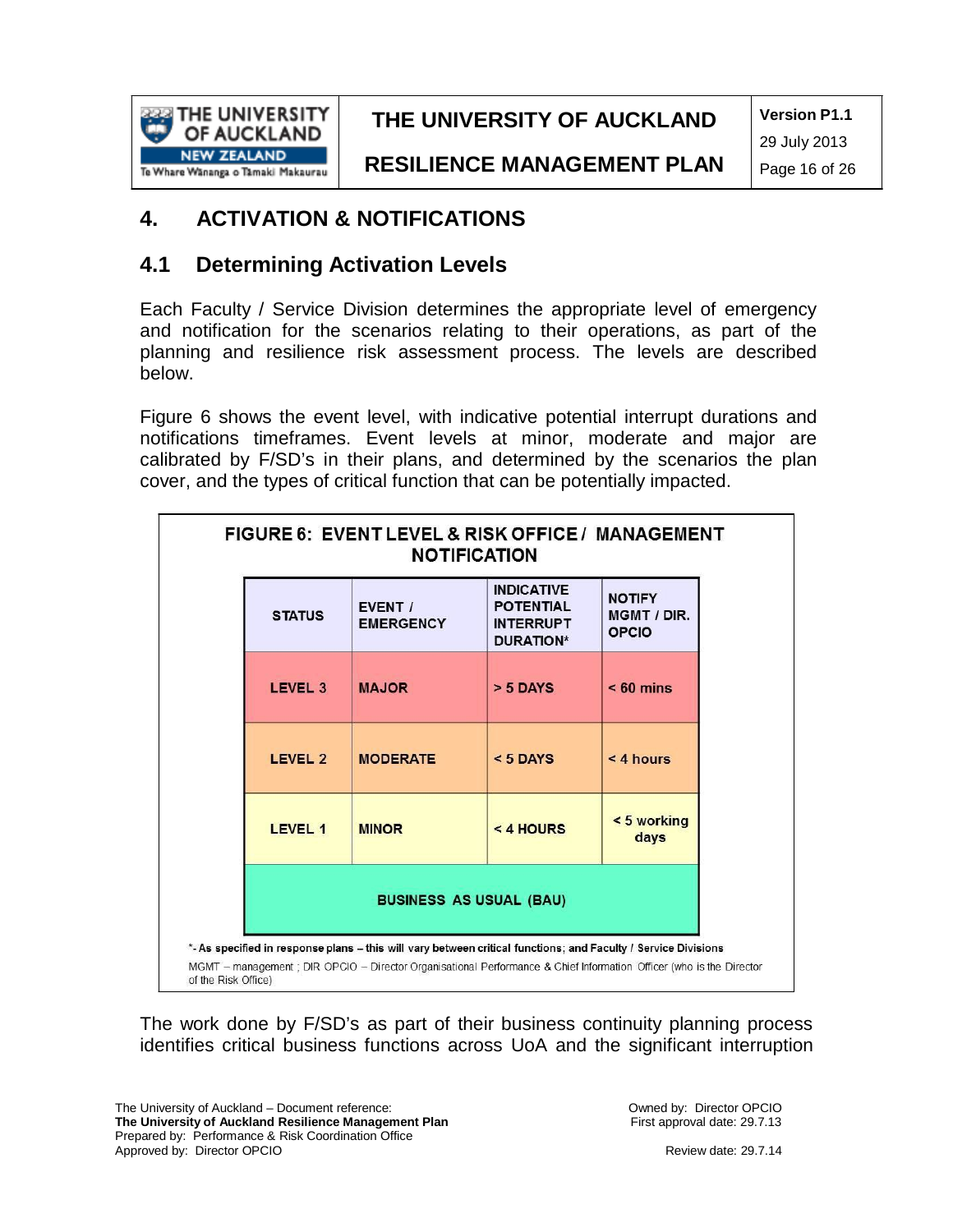

**Version P1.1** 29 July 2013

periods for key scenarios that constitute a minor, moderate or major interruption duration.

The objective of this pre-planned and staged notification process is to ensure that the Risk Office and the Faculty/Service Division Management learn about emergency and or interruption events in a timely manner. UoA Management, facilitated by the Risk Office, can then determine the implications for UoA and also be available to offer the assistance and resources the Faculty / Service Division will need to return to business as usual in the most timely and effective manner.

In addition, the Risk Office and Management are required to follow UoA risk disclosure framework, and notify management and governance depending on the risk and implications of the particular emergency and or interruption.

**Level 1 events** are minor, and are dealt with by the F/SD, and do not require additional resources for managing the event, and have a minor impact on UoA. Reporting / notification to management happens in the usual way as part of the BAU arrangements, and via the weekly UoA Situational Awareness reporting process that is coordinated by the Risk Office.

**Level 2 events** are moderate, and include those that require any type of mandatory notification to a government or law enforcement agency (for example Occupational Safety & Health, Ministry of Business, Innovation and Employment, or the Ministry for Primary Industries). The events effects may extent into or adversely affect other parts of the University operations and services. For these types of events the Risk Office is notified, and maintains a watching brief in case the event escalates to Level 3. Formal reporting is required to the Risk Office during and following the event.

**Level 3 events** are major. Impacts of the emergency or the interruption to critical services are likely to be significant. It will require external resources such as the emergency services and / or specialist response services. It also includes an emergency and or an interruption that happens outside of UoA, but significantly affects UoA (such as a natural disaster or major infrastructure failure). The Risk Office is notified as soon as possible, and the Director OPCIO or the Vice Chancellor determines whether the University Crisis Management Plan needs to be activated, and convenes the Crisis Management Team, as described in that Plan.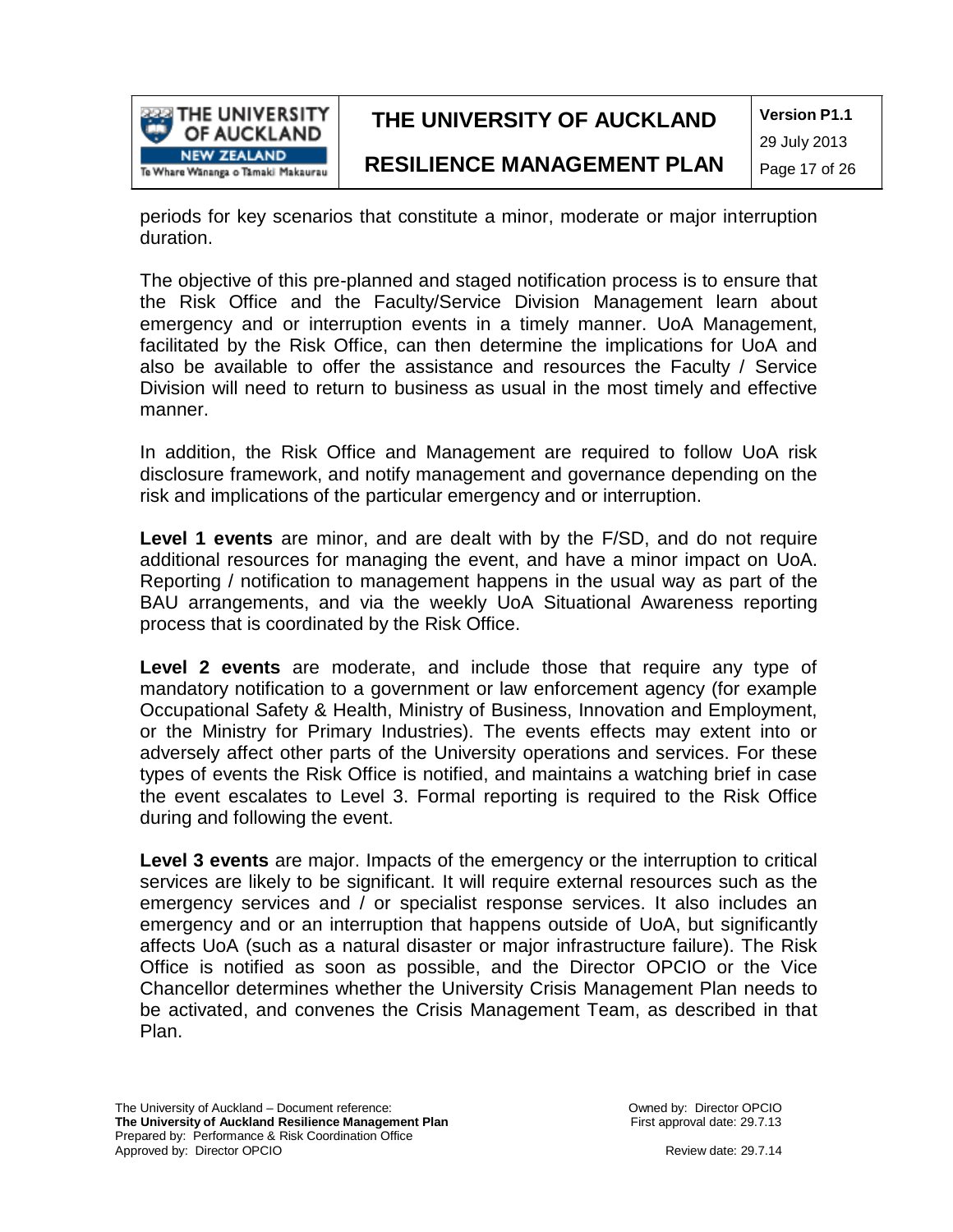

**Version P1.1** 29 July 2013

**RESILIENCE MANAGEMENT PLAN**

Page 18 of 26

## **4.2 Mandatory Notifications**

Pre-planned procedures and protocols specify the mandatory notifications that are required, depending on the circumstances; to whom; how soon; who will make the call; and reporting / documentation that is required. Some of the more common ones are set out below. These will vary from operation to operation.

| <b>TABLE 1: MANDATORY NOTIFICATIONS</b> |                                                       |                                                                           |                                                                                                                                                                                                            |                                       |  |  |  |  |
|-----------------------------------------|-------------------------------------------------------|---------------------------------------------------------------------------|------------------------------------------------------------------------------------------------------------------------------------------------------------------------------------------------------------|---------------------------------------|--|--|--|--|
| <b>Type of Incident</b>                 | <b>Caller</b>                                         | <b>Who to Call</b>                                                        | <b>Situation</b>                                                                                                                                                                                           | <b>Timeframe</b>                      |  |  |  |  |
| Fire / Ambulance /<br>Police Emergency  | Observer                                              | (1) 111 Operator<br>Security UNISAFE ph.                                  | Any emergency                                                                                                                                                                                              | As soon as possible<br>after incident |  |  |  |  |
|                                         |                                                       | x85000 or (1) 923 5000                                                    |                                                                                                                                                                                                            |                                       |  |  |  |  |
| Serious harm injury                     | <b>Business unit</b><br>supervisor /<br>manager       | $(1)$ 111 Operator                                                        | Serious harm<br>injury $-$ any loss of<br>consciousness;<br>incident involving<br>chemicals; where<br>emergency<br>services attend;<br>where attendance<br>at emergency<br>room or hospital is<br>required | As soon as possible<br>after incident |  |  |  |  |
|                                         |                                                       | Security UNISAFE ph<br>x85000 or (1) 923 5000                             |                                                                                                                                                                                                            |                                       |  |  |  |  |
|                                         |                                                       | Health & Safety Manager                                                   |                                                                                                                                                                                                            |                                       |  |  |  |  |
|                                         |                                                       | Faculty / Business Unit<br>Manager                                        |                                                                                                                                                                                                            |                                       |  |  |  |  |
|                                         |                                                       | OSH - MBIE                                                                |                                                                                                                                                                                                            |                                       |  |  |  |  |
| Hazardous                               | Observer                                              | (1) 111 Operator                                                          | Any spill;<br>suspicious fumes /<br>smells, theft of<br>chemicals or<br>equipment                                                                                                                          | As soon as possible<br>after incident |  |  |  |  |
| substance /<br>chemical incident        | Business unit<br>/ lab manager<br>/ supervisor        | Security UNISAFE ph<br>x85000 or (1) 923 5000                             |                                                                                                                                                                                                            |                                       |  |  |  |  |
|                                         |                                                       | Hazards & Containment<br>Manager                                          |                                                                                                                                                                                                            |                                       |  |  |  |  |
| Radiological or                         | Observer                                              | (1) 111 Operator                                                          | Any incident: lost                                                                                                                                                                                         | As soon as possible<br>after incident |  |  |  |  |
| radioactive source<br>incident          | <b>Business unit</b><br>/ lab manager<br>/ supervisor | Security UNISAFE ph<br>x85000 or (1) 923 5000                             | source, spill, loss<br>of containment.<br>contaminated or                                                                                                                                                  |                                       |  |  |  |  |
|                                         |                                                       | Hazards & Containment<br>Manager                                          | exposed<br>personnel                                                                                                                                                                                       |                                       |  |  |  |  |
|                                         |                                                       | Office of Radiation Safety<br>(formerly National Radiation<br>Laboratory) |                                                                                                                                                                                                            |                                       |  |  |  |  |
| Biosecurity breach                      | <b>Business unit</b><br>supervisor /<br>manager       | Hazards & Containment<br>Manager                                          | Biosecurity or<br>quarantine breach                                                                                                                                                                        | As soon as possible<br>after incident |  |  |  |  |
|                                         |                                                       | Ministry of Primary Industries                                            | incident                                                                                                                                                                                                   |                                       |  |  |  |  |

Occupational Safety & Health, Ministry of Business, Innovation & Employment, Formerly Dept. of Labour

The University of Auckland – Document reference: **The University of Auckland Resilience Management Plan** Prepared by: Performance & Risk Coordination Office Approved by: Director OPCIO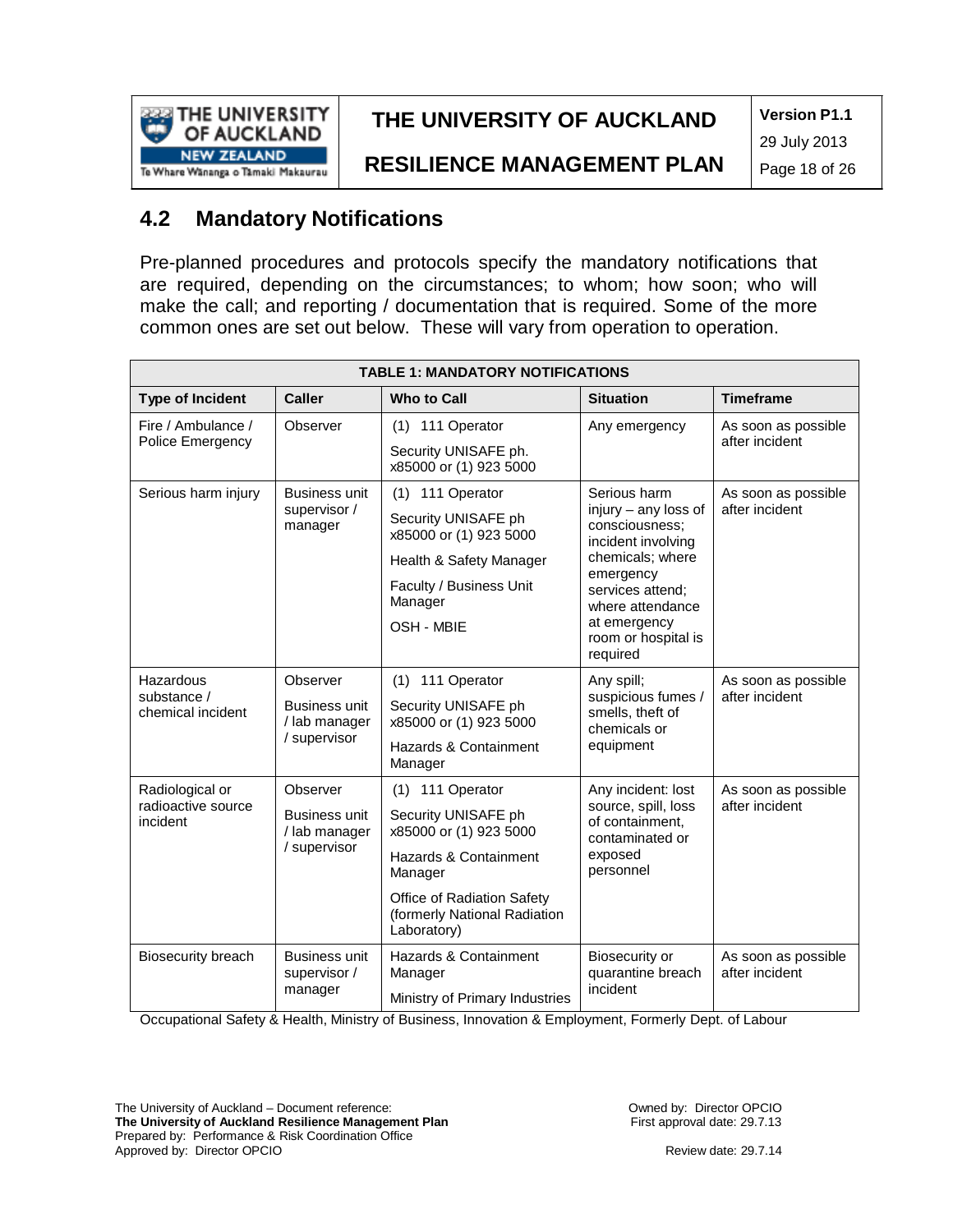

**Version P1.1**

**RESILIENCE MANAGEMENT PLAN**

29 July 2013 Page 19 of 26

### **5. RESPONSE ORGANISATION**

### **5.1 Response Structures & Actions**

#### **Indicative Response Structure**

Figure 7 sets out an indicative response structure. The type of response structure will depend on the specific operations and scenarios, and is up to whatever works for the Faculty / Service Division. Actual arrangements are set out in plans and procedures. Generic guidance is provided below.



Someone needs to be in charge. This person is nominated by the F/SD Manager, and is usually referred to as the Incident Co-ordinator. Section 5.2 provides further guidance regarding roles, responsibilities and authorities.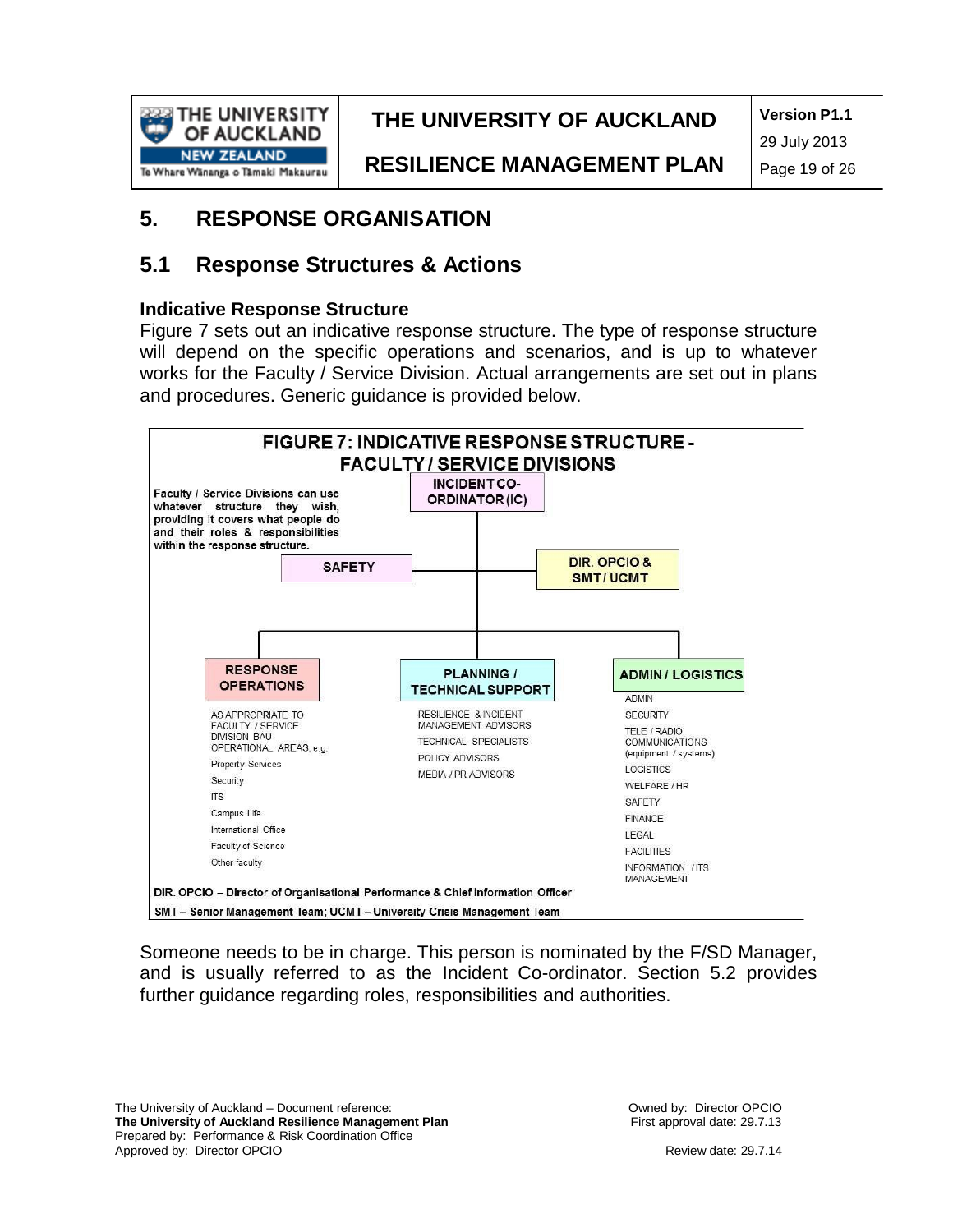

**Version P1.1** 29 July 2013

### **RESILIENCE MANAGEMENT PLAN**

Page 20 of 26

The types of tasks that need to be carried out are:

- **Duty of care**  advice to the person in charge re: safety & security matters, to ensure the duty of care to all those involved in the response, and the public who could be affected;
- **A linkage** into the University resources and support, and for major events, the Crisis Management Team – this is coordinated by the Director OPCIO;
- **Operations** (i. e., those carrying out the actual response);
- **Planning / technical support** (those advising the people in charge and the responders; and
- **Administration / logistics** (those enabling the response to happen, with money, resources, logistics, telecommunications, technical support and things).

#### **Faculty / Service Division Response Team Key Actions**

Key actions to be taken in emergency and business interruption events are set out in F/SD plans and procedures. The following steps are generic, and identify activation, notification, and de-activation decision points.

#### All Events

- 1. Person in charge of the site / operation (the "Responsible Person") is notified of the event.
- 2. The Responsible Person determines the Level of the Event, and notifies the F/SD Manager.
- 3. If Level 1, the F/SD Manager resolves the event under BAU.

#### Level 2

- 4. F/SD Manager determines what additional resources are required from the University and contacts the Director OPCIO.
- 5. The F/SD Manager manages the event, as described in their Resilience Response plans & procedures.
- 6. The Director OPCIO puts the University Crisis Management Team (UCMT) on alert.
- 7. The Director OPCIO or the Vice Chancellor decides whether to activate the University Crisis Management Team, and whether to escalate response to Level 3.

#### Level 3

8. The F/SD Manager manages the event, as described in their Resilience Response plans & procedures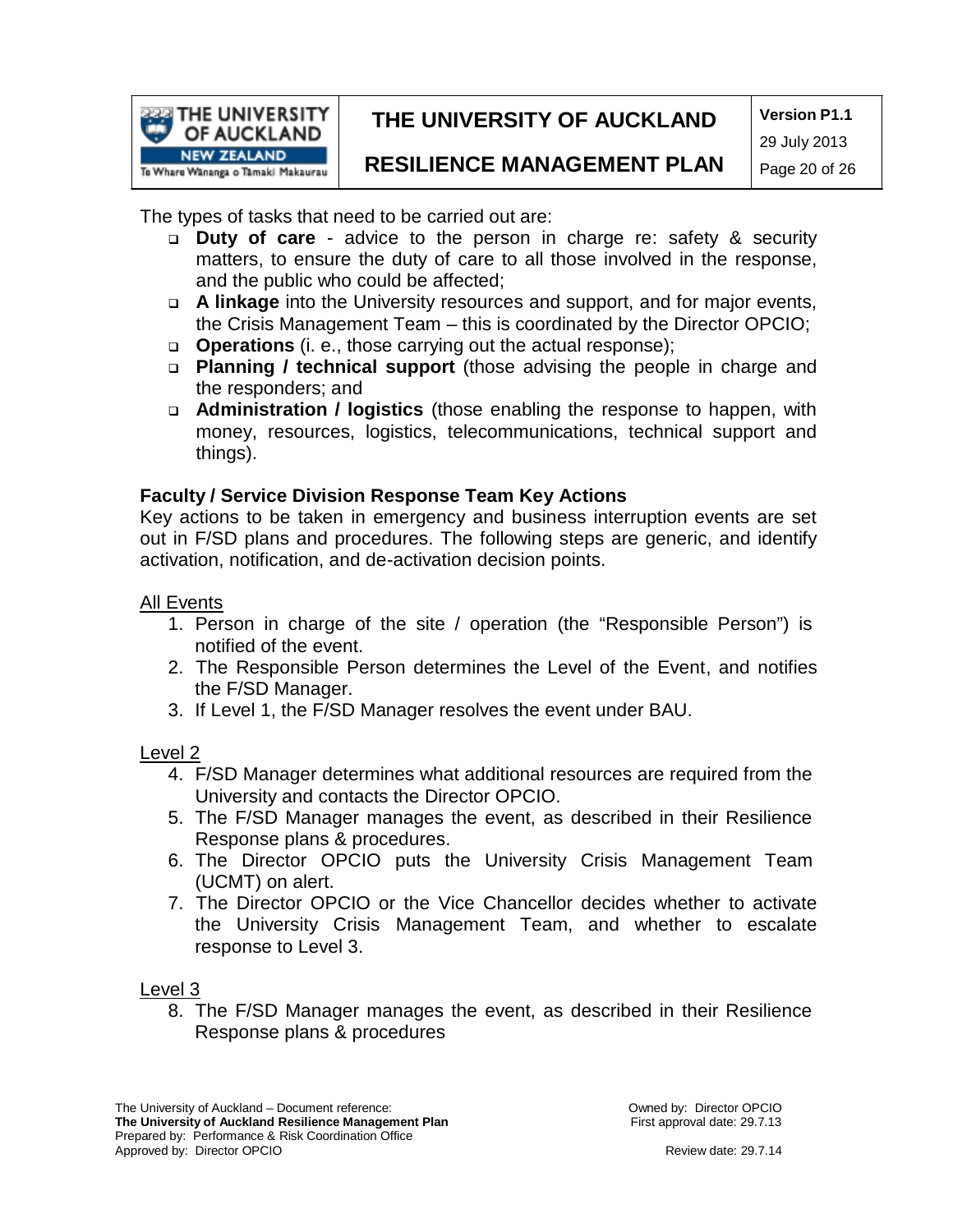

**Version P1.1**

29 July 2013

### **RESILIENCE MANAGEMENT PLAN**

Page 21 of 26

9. The Director OPCIO or the Vice Chancellor activates the University Crisis Management Team, sets priorities and provides resources, coordination and advice to the F/SD Manager who is coordinating their response.

Stand-down & review

- 10.The F/SD Manager determines when the event is over and to return to BAU. The F/SD Manager formally stands down the event.
- 11.The F/SD Manager conducts debrief, re-establishes preparedness and reports on F/SD response activities and effectiveness.
- 12.The F/SD liaises with the Director OPCIO for Level 2 and 3 events, with regards to follow-up and lessons learned; and reviews plans and procedures.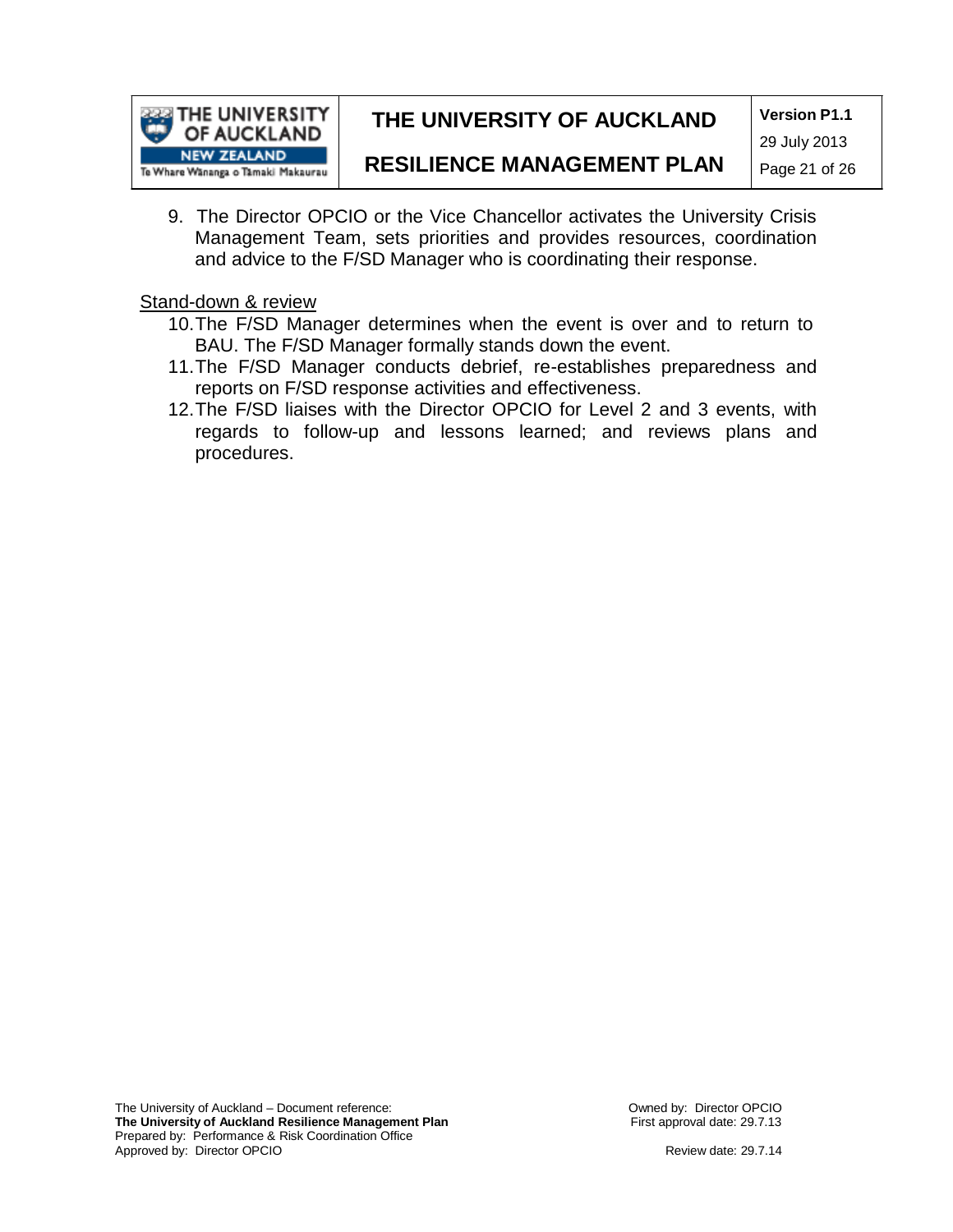

**Version P1.1**

**RESILIENCE MANAGEMENT PLAN**

29 July 2013 Page 22 of 26

## **5.2 Responsibilities & Authorities**

Roles are assigned by the F/SD Manager for F/SD operations; and by the Director OPCIO / Vice Chancellor for the University Crisis Management Team.

| <b>TABLE 2: GENERIC RESILIENCE RESPONSE RESPONSIBILITES &amp; AUTHORITIES</b> |                                                                                                                |                                                                            |  |  |  |  |  |
|-------------------------------------------------------------------------------|----------------------------------------------------------------------------------------------------------------|----------------------------------------------------------------------------|--|--|--|--|--|
| <b>Position</b>                                                               | <b>Responsibility</b>                                                                                          | Authority                                                                  |  |  |  |  |  |
| Responsible Person -<br><b>Faculty/ Service Division</b>                      | All site operations                                                                                            | Activates the relevant F/SD<br>Resilience Response Plan                    |  |  |  |  |  |
| <b>Manager or Delegate</b>                                                    | Decides to activate the relevant<br>F/SD Resilience Response Plan                                              | Appoints the Incident Co-ordinator                                         |  |  |  |  |  |
|                                                                               | Sets the event level                                                                                           | Authorises resources and                                                   |  |  |  |  |  |
|                                                                               | Notifies F/SD Manager                                                                                          | contractor assistance as<br>recommended by the Incident Co-<br>ordinator   |  |  |  |  |  |
|                                                                               | For Level 2 and 3 events, notifies<br>the Director OPCIO                                                       |                                                                            |  |  |  |  |  |
|                                                                               | Event reporting & follow-up                                                                                    |                                                                            |  |  |  |  |  |
| <b>Incident Co-ordinator</b>                                                  | Manages response team and                                                                                      | Evaluates event level                                                      |  |  |  |  |  |
| (at smaller sites, the Incident<br>Co-ordinator may also be the               | response operations<br>Safety & security of Response                                                           | Decides when event is over ("stand<br>down")                               |  |  |  |  |  |
| Faculty / Service Division<br>Manager or Site Manager)                        | Team<br>Maintains F/SD incident log                                                                            | To discontinue response operations<br>if safety or security is compromised |  |  |  |  |  |
|                                                                               | Notifies neighbours                                                                                            | Requests additional resources from                                         |  |  |  |  |  |
|                                                                               | Liaises / co-operates with<br>Emergency Services; and hands<br>over incident control to them if<br>directed to | Director OPCIO is required                                                 |  |  |  |  |  |
|                                                                               | Debrief and event review                                                                                       |                                                                            |  |  |  |  |  |
| <b>Site Response Team</b>                                                     | Respond safely as per the<br>response procedures                                                               | To discontinue response operations<br>if safety or security is compromised |  |  |  |  |  |
| <b>University Crisis Management</b>                                           | Support the F/SD Incident Co-                                                                                  | Make policy decisions                                                      |  |  |  |  |  |
| <b>Team</b>                                                                   | ordinator and provide resources<br>required to respond to and                                                  | Set priorities                                                             |  |  |  |  |  |
| Director OPCIO                                                                | effectively recover from the event                                                                             | Advise Council                                                             |  |  |  |  |  |
| <b>SMT Key Leaders</b><br><b>SMT Advisors</b>                                 | Make / co-ordinate mandatory<br>notifications and liaison as                                                   | Advise Ministers / Government as<br>appropriate                            |  |  |  |  |  |
| Faculty / Service Division                                                    | appropriate                                                                                                    | Media statements                                                           |  |  |  |  |  |
| Manager                                                                       | Handle legal and public affairs<br>matters                                                                     | Customer liaison                                                           |  |  |  |  |  |
| (refer University Crisis<br>Management Plan)                                  | Event review, Lessons Learned<br>and policy review if required                                                 | Financial support for response /<br>recovery operations                    |  |  |  |  |  |

The University of Auckland – Document reference: **The University of Auckland Resilience Management Plan** Prepared by: Performance & Risk Coordination Office Approved by: Director OPCIO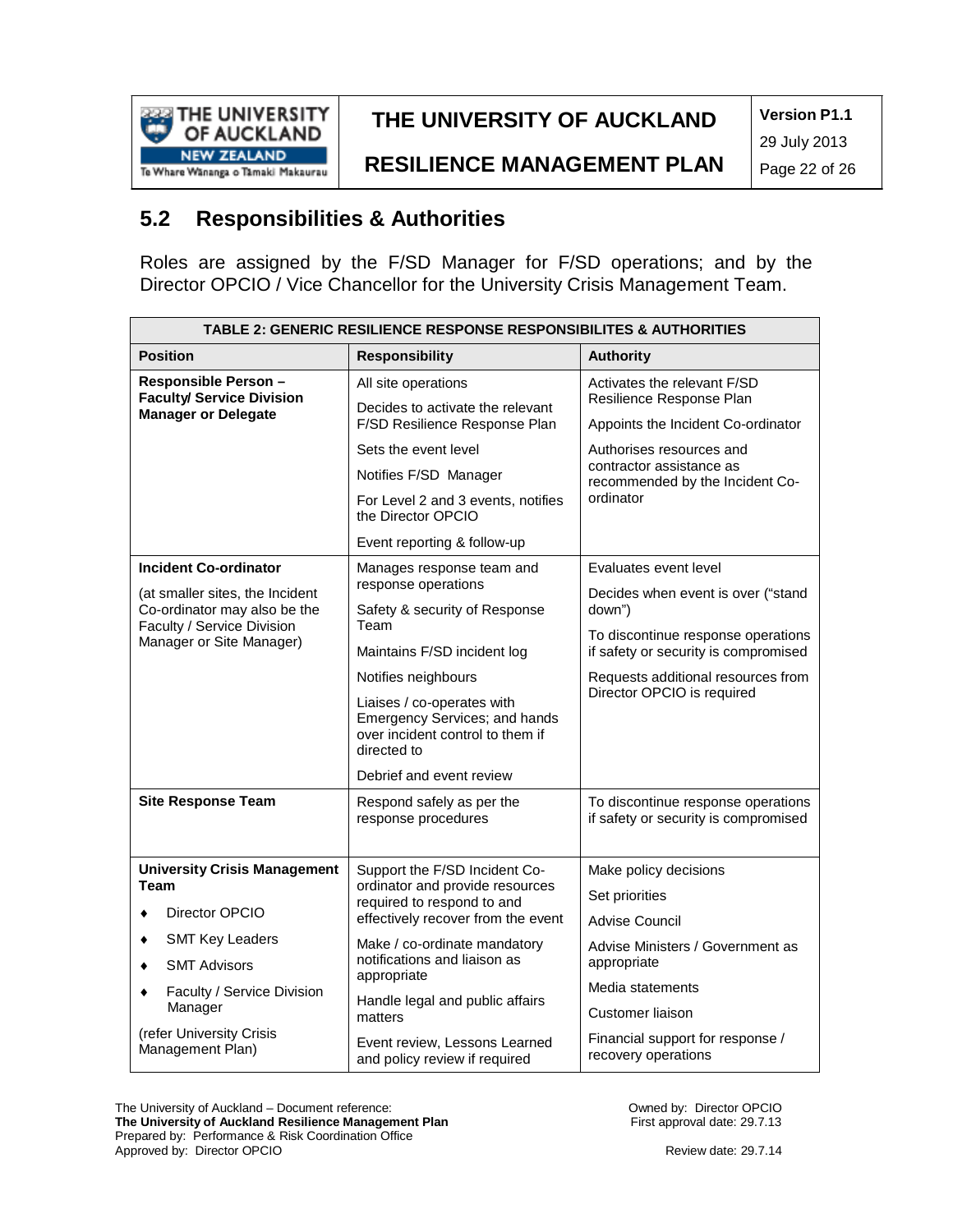

**Version P1.1**

**RESILIENCE MANAGEMENT PLAN**

29 July 2013 Page 23 of 26

Plans should contain up-to-date contact lists of key response personnel. Those plans that are publically available should withhold these details to ensure the privacy of the people concerned.

### **5.3 Designating Emergency Operations Management Locations**

All resilience response management operations are managed from a F/SD Management Emergency Operations Centre (EOC) at a pre-planned designated location. In the event the designated EOC location has been evacuated or is unavailable, then operations are managed from designed alternative locations. Planning for a mobile EOC capability is also a good idea. E.g. a vehicle with radio, communications equipment including material and equipment pre-staged in plastic containers.

Resources are generally pre-staged at the EOC, with up-to-date copies of plans and procedures, ICT support and telecommunications / radio communications equipment, and basic Civil Defence supplies. It is advisable to have low technology alternatives such as hard copies of plans, whiteboards and so on in the event that infrastructure services are compromised (e.g., power, heating, lighting, IT services).

Many operational responses at the University will be coordinated or hosted by Property Services at their purpose built control room and facilities at 24 Symonds Street.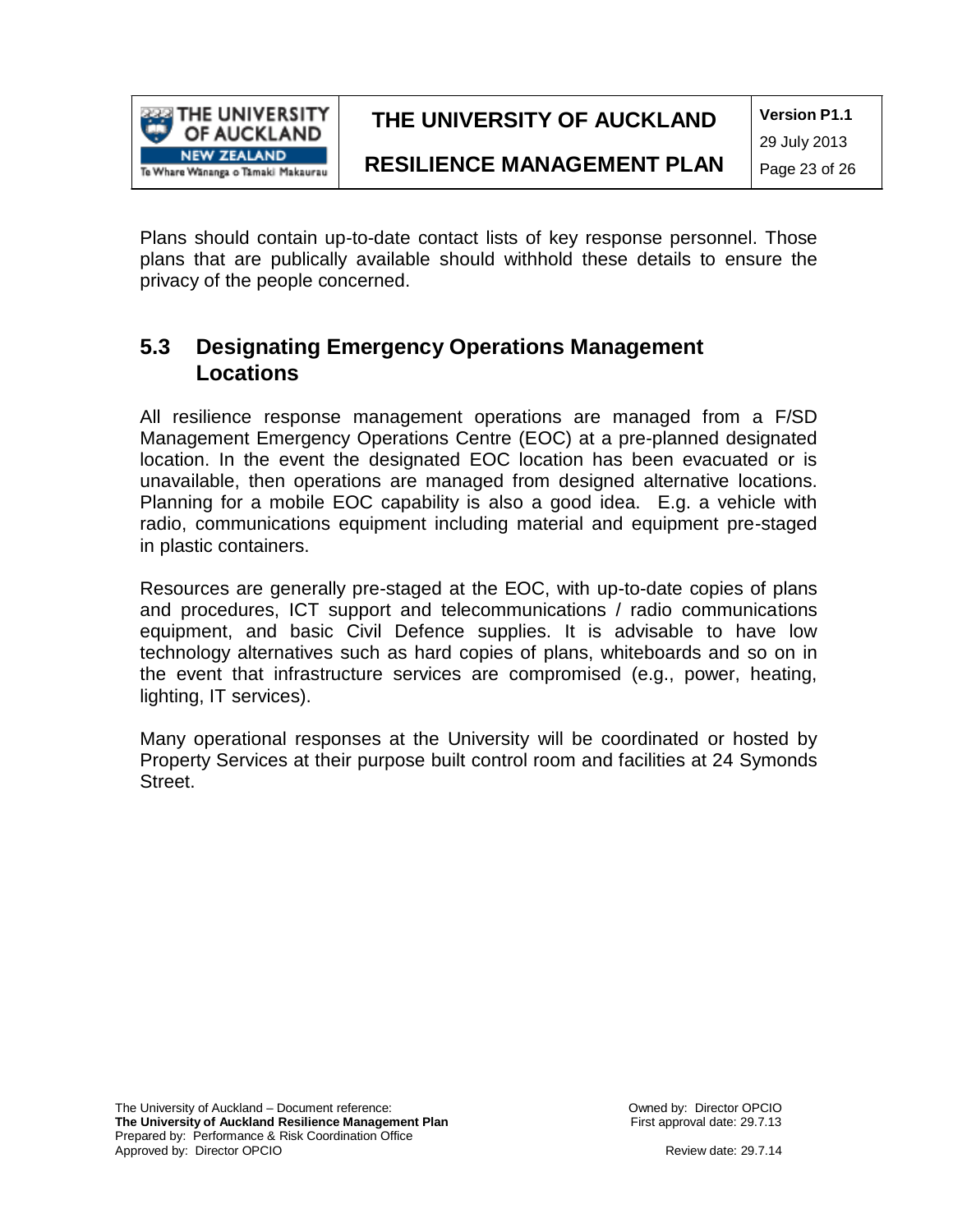

**Version P1.1** 29 July 2013

**RESILIENCE MANAGEMENT PLAN**

Page 24 of 26

### **6. TRAINING & AWARENESS**

It is important that all those participating in resilience response activities are adequately trained and competent to carry out the necessary tasks. Faculty / Service Divisions need to provide training, within the framework of their professional development / human resources programmes.

Three tiers of resilience response training are required;

- **Tier 1** what everyone needs to know, i.e., induction level
- **Tier 2** what people working in a particular environment or specialized operation need to know, about initial response actions to take to ensure their personal safety and that of others
- **Tier 3** what responders and those with specific designated roles as set out in the resilience response plans need to know.

Training records need to be maintained, setting out which staff have undergone which training and when. Refresher training is required for those carrying out specialized response roles.

The Risk Office can provide guidance on training resources, methods, providers and programmes, as appropriate.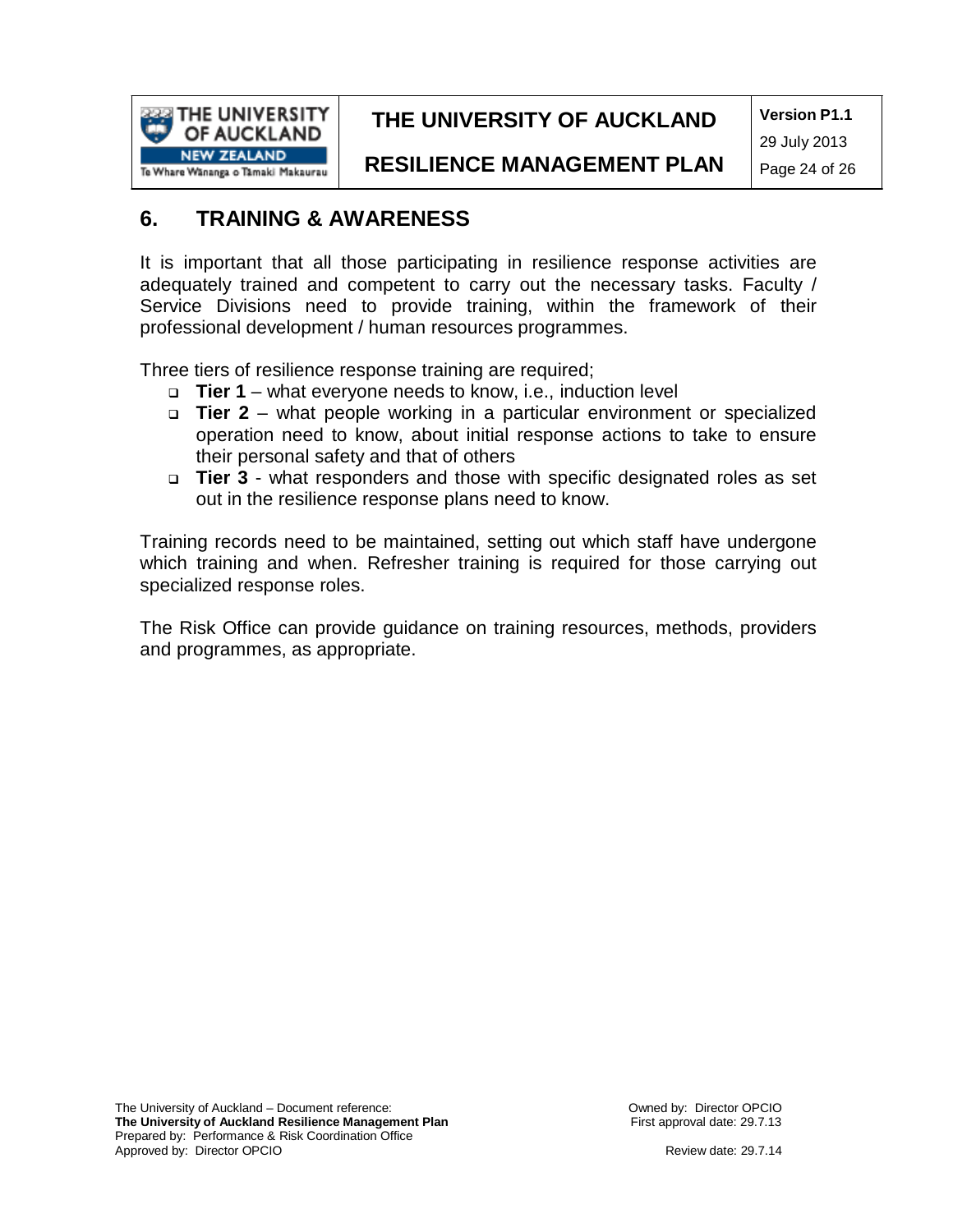

**Version P1.1** 29 July 2013

**RESILIENCE MANAGEMENT PLAN**

Page 25 of 26

## **7. TESTING & EXERCISES**

Regular testing & exercising of response arrangements and equipment is essential. Examples include:

- Notification exercises
- Equipment deployment exercises of scenarios
- Testing of alarms and specialised equipment
- □ Table top exercises.

The Risk Office can provide guidance and advice on testing & exercising. F/SD should aim to exercise all elements of their response arrangements within a 3 year cycle. There should be an independently conducted and evaluated exercise every 3 years.

Formal arrangements for the maintenance and testing of critical response equipment are also required, for example personal protective clothing, spill control equipment, radio communications equipment and so on. Note that some equipment has mandated requirements, for example fire detection and control, and this is covered by Property Services and Health & Safety.

### **8. FOLLOW-UP, REPORTING & PERFORMANCE**

Debriefing after an event is an important part of the resilience response process. These should focus on what went right, what went wrong, and what would be changed next time.

Event performance reporting is essential to enable assessment of the effectiveness of responses and learnings for continuous improvement, not only for the F/SD but for the wider resilience management community at the University. Such assessments can be carried out internally, in conjunction with the Risk Office or externally as appropriate.

Incident follow-up, identification of corrective actions, and closure (i.e., assurance that these actions are completed) is essential. The Risk Office has a coordination role with regard to the follow-up of major events. In the event there are enduring issues, or those with broad implications, they may initiate a Risk Case, an assessment or investigation, a project, a programme of work, or (for enduring issues) a Task Force, to manage the risk around the issues identified. This process is described in the University of Auckland Risk Framework (refer Figure 1).